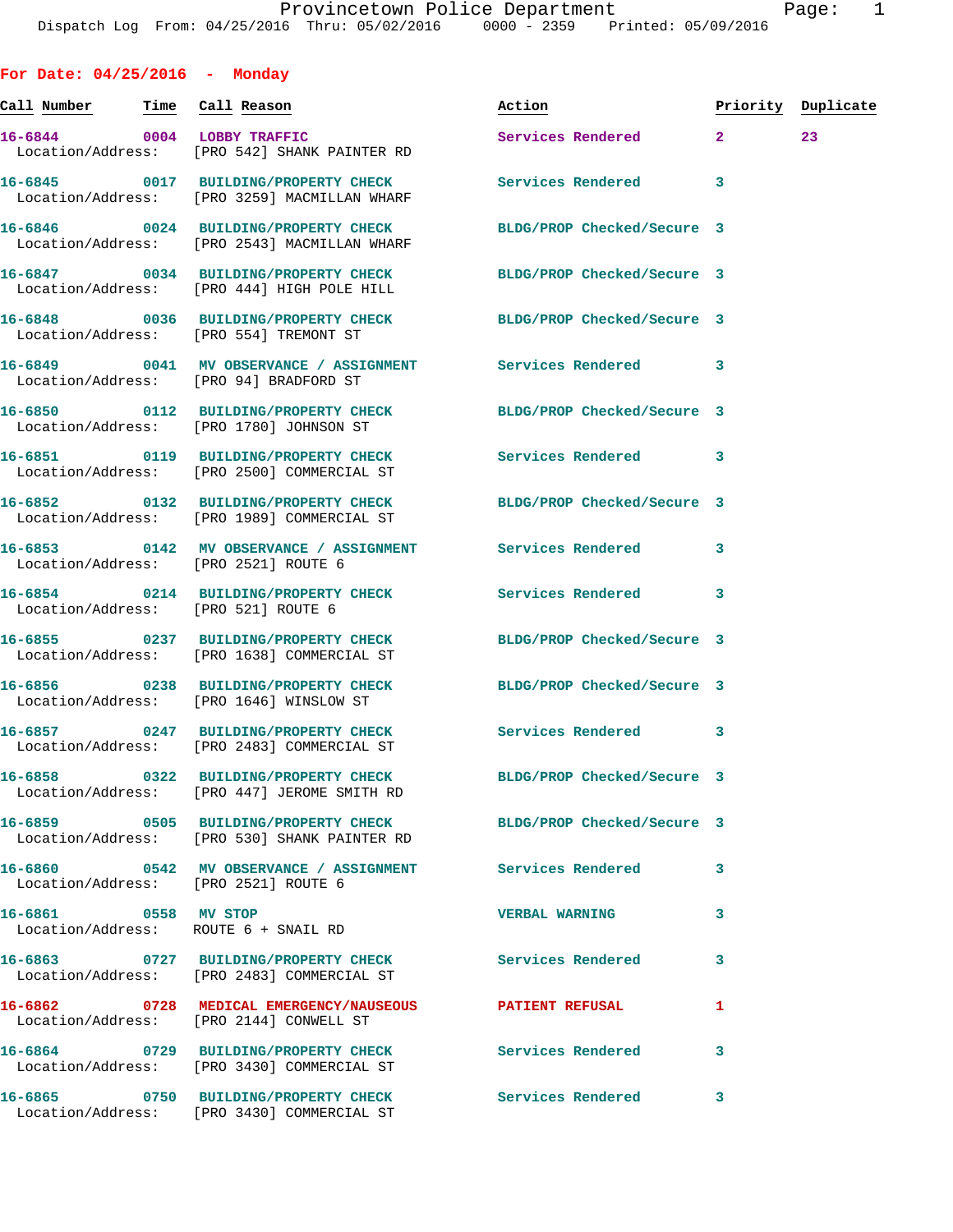|                                                       | Provincetown Police Department<br>Dispatch Log From: 04/25/2016 Thru: 05/02/2016 0000 - 2359 Printed: 05/09/2016 |                            | Page: 2        |
|-------------------------------------------------------|------------------------------------------------------------------------------------------------------------------|----------------------------|----------------|
|                                                       | 16-6866 0814 SERVICE CALL/SCHOOL Services Rendered<br>Location/Address: [PRO 569] WINSLOW ST                     |                            | 3              |
| Location/Address: SHANK PAINTER RD                    | 16-6867 0840 MV OBSERVANCE / ASSIGNMENT Services Rendered 3                                                      |                            |                |
|                                                       | 16-6868 0857 MV STOP<br>Location/Address: [PRO 2513] ROUTE 6                                                     | Services Rendered          | 3              |
|                                                       | 16-6869 0857 BUILDING/PROPERTY CHECK Services Rendered<br>Location/Address: [PRO 521] ROUTE 6                    |                            | 3              |
|                                                       | 16-6870 0916 SERVICE CALL/COURT<br>Location/Address: [PRO 542] SHANK PAINTER RD                                  | Services Rendered          | 3              |
|                                                       | 16-6871 0925 BUILDING/PROPERTY CHECK Services Rendered<br>Location/Address: [PRO 2977] COMMERCIAL ST             |                            | 3              |
|                                                       | 16-6872 0933 LARCENY / FORGERY / FRAUD SPOKEN TO<br>Location/Address: [PRO 3259] MACMILLAN WHARF                 |                            | $\overline{a}$ |
|                                                       | 16-6873 0938 SUSPICIOUS ACTIVITY<br>Location/Address: [PRO 3296] SHANK PAINTER RD                                | SPOKEN TO                  | $\mathbf{2}$   |
|                                                       | 16-6874 1137 ASSIST CITIZEN<br>Location/Address: [PRO 542] SHANK PAINTER RD                                      | <b>SPOKEN TO</b>           | 3              |
| Location/Address: [PRO 2521] ROUTE 6                  | 16-6875 1155 MV OBSERVANCE / ASSIGNMENT Services Rendered                                                        |                            | 3              |
| 16-6876 1203 MV STOP                                  | Location/Address: [PRO 2513] ROUTE 6                                                                             | <b>VERBAL WARNING</b>      | 3              |
|                                                       | 16-6877 1208 ANIMAL CALL/LOST CAT Services Rendered<br>Location/Address: [PRO 1268] COMMERCIAL ST                |                            | $\mathbf{2}$   |
|                                                       | 16-6878 1244 MV OBSERVANCE / ASSIGNMENT Services Rendered 3<br>Location/Address: STANDISH ST + BRADFORD ST       |                            |                |
|                                                       | 16-6880 1315 BUILDING/PROPERTY CHECK Services Rendered 3<br>Location/Address: [PRO 2500] COMMERCIAL ST           |                            |                |
|                                                       | 16-6881 1325 PARK, WALK & TALK<br>Location/Address: JOHNSON ST + COMMERCIAL ST                                   | <b>Services Rendered</b>   |                |
| 16-6882 1355 FOLLOW UP                                | Location/Address: [PRO 246] COMMERCIAL ST                                                                        | Could Not Locate           | $\overline{2}$ |
|                                                       | 16-6883 1427 HAZARDS/BEDBUGS<br>Location/Address: [PRO 395] COMMERCIAL ST                                        | SPOKEN TO                  | $\mathbf{2}$   |
| 16-6884 1502 SCHOOL                                   | Location/Address: [PRO 569] WINSLOW ST                                                                           | Services Rendered          | 3              |
|                                                       | 16-6885 1524 PARK, WALK & TALK<br>Location/Address: [PRO 182] COMMERCIAL ST                                      | Services Rendered          | $\overline{2}$ |
| 16-6886 1539 COMPLAINT                                | Location/Address: [PRO 542] SHANK PAINTER RD                                                                     | SPOKEN TO                  | 3              |
| 16-6887 1609 WELL BEING CHECK                         | Location/Address: [PRO 1740] BRADFORD ST EXT                                                                     | Taken to Family/Guardian 3 |                |
| $16-6888$ 1617 D.O.T.<br>Location/Address: WINSTON CT |                                                                                                                  | Transported to Hospital 1  |                |
|                                                       | 16-6890 1625 BUILDING/PROPERTY CHECK<br>Location/Address: [PRO 3033] COMMERCIAL ST                               | BLDG/PROP Checked/Secure 3 |                |
| 16-6891 1645 DISTURBANCE                              |                                                                                                                  | <b>GONE ON ARRIVAL</b>     | $\mathbf{1}$   |

Location/Address: [PRO 1952] COMMERCIAL ST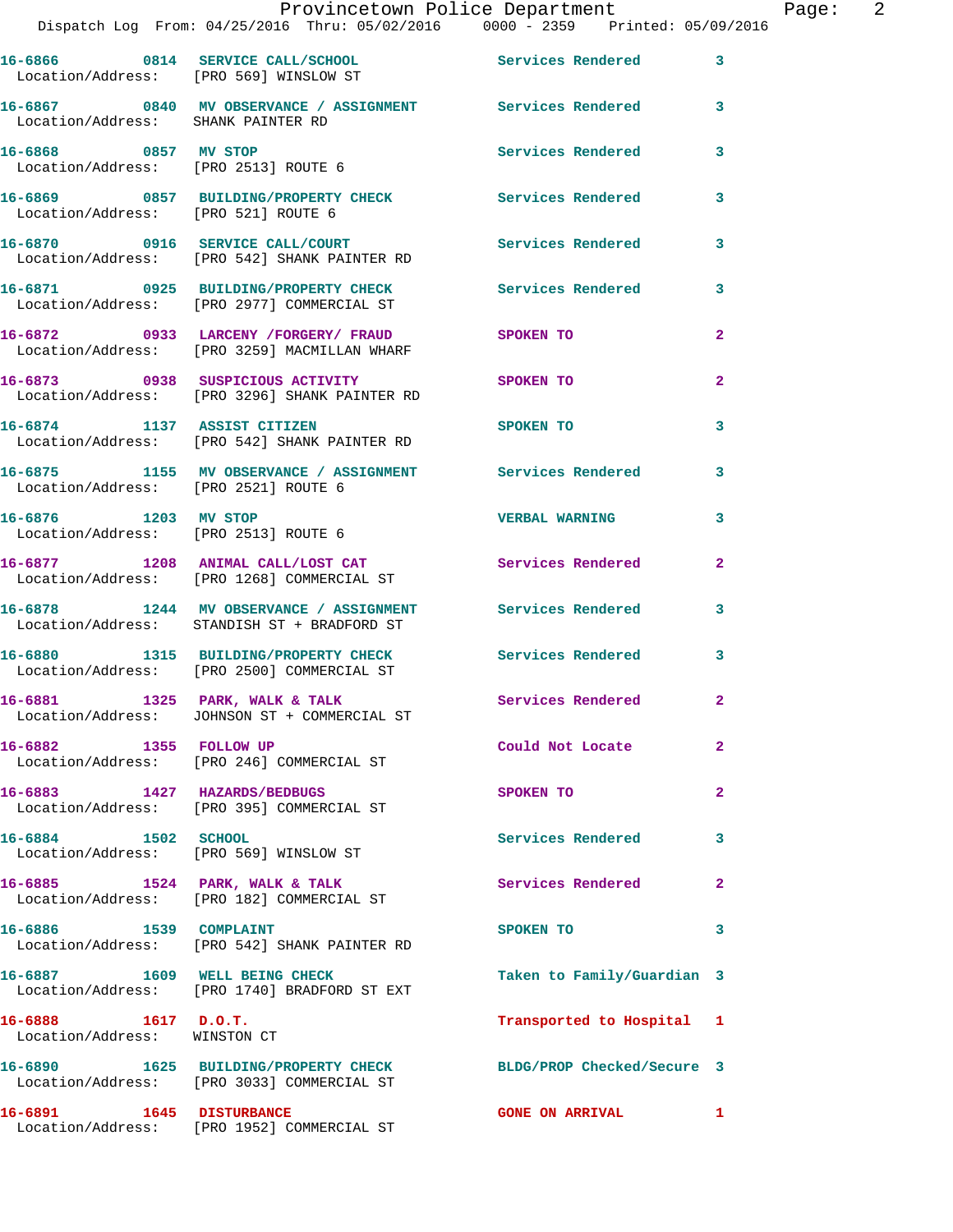Dispatch Log From: 04/25/2016 Thru: 05/02/2016 0000 - 2359 Printed: 05/09/2016

| 16-6892 1654 DISTURBANCE<br>Refer To Arrest: 16-70-AR | Location/Address: [PRO 2875] COMMERCIAL ST                                            | Arrest(s) Made             | $\mathbf{1}$ |
|-------------------------------------------------------|---------------------------------------------------------------------------------------|----------------------------|--------------|
| 16-6893 1706 EVAL                                     | Location/Address: [PRO 542] SHANK PAINTER RD                                          | Services Rendered 1        |              |
|                                                       | 16-6894 1833 BUILDING/PROPERTY CHECK<br>Location/Address: [PRO 447] JEROME SMITH RD   | BLDG/PROP Checked/Secure 3 |              |
| Location/Address: [PRO 2518] ROUTE 6                  | 16-6895 1843 MV OBSERVANCE / ASSIGNMENT Services Rendered 3                           |                            |              |
| 16-6897 1930 WELL BEING CHECK                         | Location/Address: [PRO 1061] PILGRIM HEIGHTS RD                                       | Services Rendered 3        |              |
|                                                       | 16-6898 1931 BUILDING/PROPERTY CHECK<br>Location/Address: [PRO 1778] SHANK PAINTER RD | BLDG/PROP Checked/Secure 3 |              |
| 16-6899 1941 MEDICAL EVAL                             | Location/Address: [PRO 1061] PILGRIM HEIGHTS RD                                       | Transported to Hospital 1  |              |
|                                                       | 16-6901 1942 BUILDING/PROPERTY CHECK<br>Location/Address: [PRO 1638] COMMERCIAL ST    | BLDG/PROP Checked/Secure 3 |              |
| 16-6902 1948 BAR CHECK                                | Location/Address: [PRO 272] COMMERCIAL ST                                             | Services Rendered 2        |              |
|                                                       | 16-6904 2013 BUILDING/PROPERTY CHECK<br>Location/Address: [PRO 516] RACE POINT RD     | BLDG/PROP Checked/Secure 3 |              |
|                                                       | 16-6905 2043 BUILDING/PROPERTY CHECK<br>Location/Address: [PRO 519] RACE POINT RD     | BLDG/PROP Checked/Secure 3 |              |
|                                                       | 16-6907 2139 MEDICAL EMERGENCY<br>Location/Address: [PRO 1268] COMMERCIAL ST          | Transported to Hospital 1  |              |
|                                                       | 16-6908 2313 FOUND NY DL & 2X CC<br>Location/Address: [PRO 182] COMMERCIAL ST         | Services Rendered 3        |              |
|                                                       | 16-6909 2356 BUILDING/PROPERTY CHECK<br>Location/Address: [PRO 105] COMMERCIAL ST     | BLDG/PROP Checked/Secure 3 |              |
| For Date: $04/26/2016$ - Tuesday                      |                                                                                       |                            |              |
| 16-6910 0003 LOBBY TRAFFIC                            |                                                                                       | Services Rendered          | -2           |

| 16-6910 0003 LOBBY TRAFFIC           | Location/Address: [PRO 542] SHANK PAINTER RD                                                                         | Services Rendered 2       |   | 32 <sub>2</sub> |
|--------------------------------------|----------------------------------------------------------------------------------------------------------------------|---------------------------|---|-----------------|
|                                      | 16-6911 0003 BUILDING/PROPERTY CHECK BLDG/PROP Checked/Secure 3<br>Location/Address: [PRO 444] HIGH POLE HILL        |                           |   |                 |
|                                      | Location/Address: [PRO 2483] COMMERCIAL ST                                                                           |                           | 3 |                 |
|                                      | 16-6913 0026 BUILDING/PROPERTY CHECK BLDG/PROP Checked/Secure 3<br>Location/Address: [PRO 2539] RYDER ST EXT         |                           |   |                 |
| Location/Address: [PRO 3440] ROUTE 6 |                                                                                                                      |                           | 3 |                 |
|                                      |                                                                                                                      | Citation/Warning Issued 3 |   |                 |
|                                      | 16-6916       0244   MV OBSERVANCE / ASSIGNMENT       No Action Required<br>Location/Address: [PRO 2577] BRADFORD ST |                           | 3 |                 |
|                                      | 16-6917 0306 BUILDING/PROPERTY CHECK BLDG/PROP Checked/Secure 3<br>Location/Address: [PRO 447] JEROME SMITH RD       |                           |   |                 |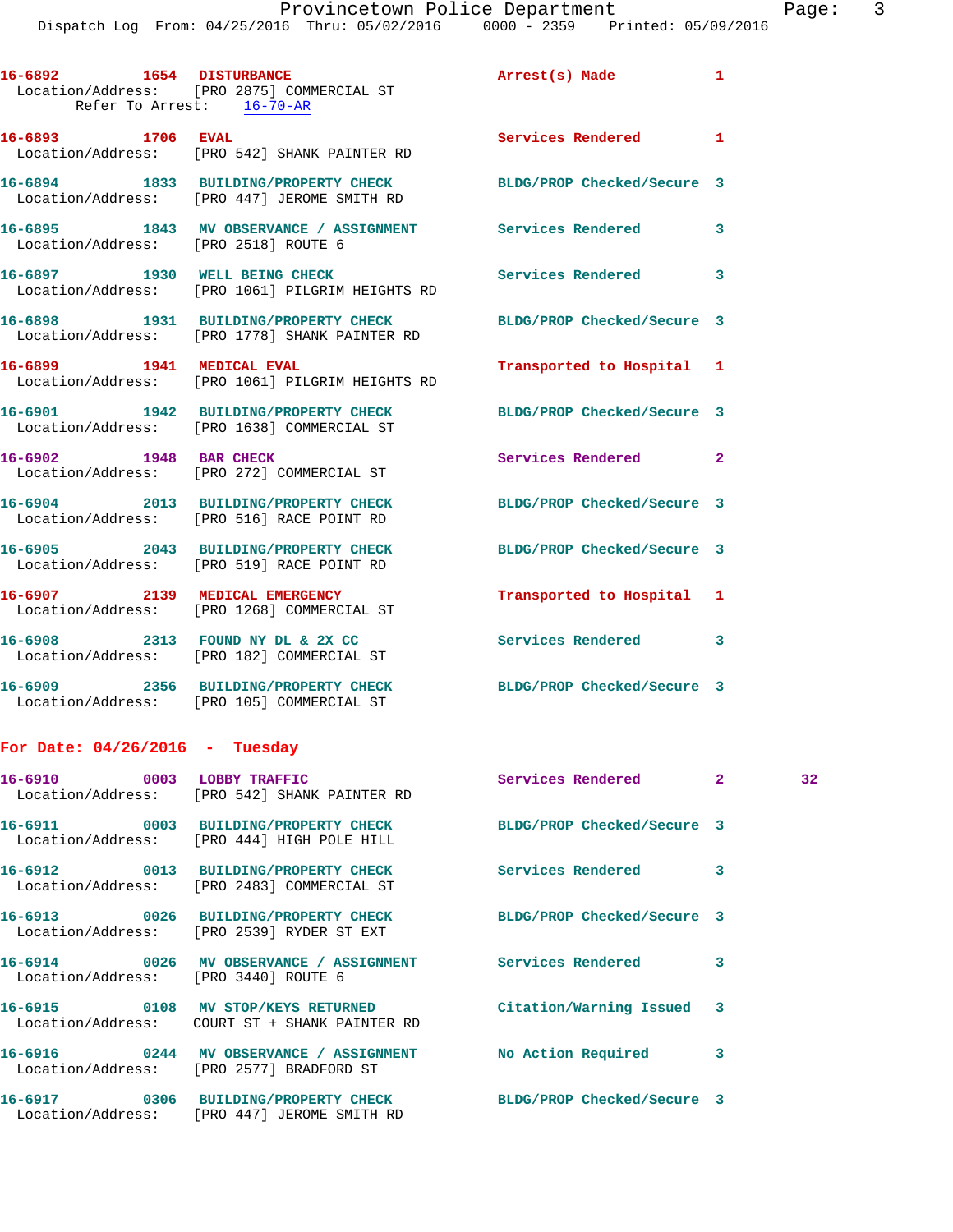|                                      | Provincetown Police Department<br>Dispatch Log From: 04/25/2016 Thru: 05/02/2016 0000 - 2359 Printed: 05/09/2016             |                          |                         |
|--------------------------------------|------------------------------------------------------------------------------------------------------------------------------|--------------------------|-------------------------|
|                                      | 16-6918 0602 BUILDING/PROPERTY CHECK BLDG/PROP Checked/Secure 3<br>Location/Address: [PRO 530] SHANK PAINTER RD              |                          |                         |
|                                      | 16-6920 0727 BUILDING/PROPERTY CHECK Services Rendered<br>Location/Address: [PRO 2490] PROVINCELANDS RD                      |                          | $\mathbf{3}$            |
|                                      | 16-6921 0730 BUILDING/PROPERTY CHECK<br>Location/Address: [PRO 2977] COMMERCIAL ST                                           | Services Rendered        | 3                       |
| Location/Address: [PRO 2521] ROUTE 6 | 16-6922 0740 MV OBSERVANCE / ASSIGNMENT Services Rendered                                                                    |                          | 3                       |
| 16-6923 0747 MV STOP                 | Location/Address: [PRO 2513] ROUTE 6                                                                                         | <b>VERBAL WARNING</b>    | 3                       |
| Refer To Arrest: 16-70-AR            | 16-6924 0758 SERVICE CALL/COURT<br>Location/Address: [PRO 542] SHANK PAINTER RD                                              | <b>Services Rendered</b> | 3                       |
|                                      | 16-6925 0800 BUILDING/PROPERTY CHECK Services Rendered<br>Location/Address: [PRO 2483] COMMERCIAL ST                         |                          | 3                       |
| Location/Address: SHANK PAINTER RD   | 16-6926 0806 MV OBSERVANCE / ASSIGNMENT Services Rendered                                                                    |                          | 3                       |
|                                      | 16-6927 0814 SERVICE CALL/SCHOOL<br>Location/Address: [PRO 569] WINSLOW ST                                                   | Services Rendered        | 3                       |
|                                      | 16-6928 0853 BUILDING/PROPERTY CHECK<br>Location/Address: [PRO 3430] COMMERCIAL ST                                           | Services Rendered        | 3                       |
| 16-6929 0911 LOST WALLET             | Location/Address: [PRO 3227] OLD ANN PAGE WAY                                                                                | Services Rendered        | 3                       |
|                                      | 16-6939 0943 MISSING PERSON/LOCATED<br>Location/Address: [PRO 542] SHANK PAINTER RD                                          | Services Rendered        | 1                       |
|                                      | 16-6930 0944 PARK, WALK & TALK<br>Location/Address: [PRO 175] COMMERCIAL ST                                                  | <b>Services Rendered</b> | $\mathbf{2}$            |
|                                      | 16-6931 0953 MV OBSERVANCE / ASSIGNMENT Services Rendered<br>Location/Address: [PRO 106] COMMERCIAL ST                       |                          | 3                       |
| 16-6932 1020 FOLLOW UP               | Location/Address: [PRO 2172] COMMERCIAL ST                                                                                   | <b>Services Rendered</b> | $\mathbf{2}$            |
|                                      | 16-6933 1106 ANIMAL CALL/PET PANTRY Services Rendered<br>Location/Address: [PRO 3296] SHANK PAINTER RD                       |                          | $\mathbf{2}$            |
|                                      | 16-6934 1106 ASSIST CITIZEN/QUESTIONS SPOKEN TO<br>Location/Address: [PRO 542] SHANK PAINTER RD<br>Refer To Arrest: 16-70-AR |                          | $\overline{\mathbf{3}}$ |
|                                      | 16-6935 1109 ANIMAL CALL/FOOD<br>Location/Address: [PRO 442] HARRY KEMP WAY                                                  | Services Rendered        | $\mathbf{2}$            |
|                                      | 16-6936 1116 ASSIST CITIZEN/IDENTITY THEFT SPOKEN TO<br>Location/Address: [PRO 542] SHANK PAINTER RD                         |                          | 3                       |
| 16-6938 1148 LOST PURSE              | Location/Address: [TRU] SLADE HILL RD                                                                                        | Services Rendered        | 3                       |
|                                      | 16-6940 1223 ASSIST CITIZEN/FINGERPRINTS Services Rendered<br>Location/Address: [PRO 542] SHANK PAINTER RD                   |                          | 3                       |
|                                      | 16-6941 1226 MEDICAL EMERGENCY/FALL 1 Transported to Hospital 1<br>Location/Address: [PRO 1814] KIMBERLY LN                  |                          |                         |
| 16-6942 1248 ASSIST CITIZEN          |                                                                                                                              | SPOKEN TO                | 3                       |

Location/Address: [PRO 361] COMMERCIAL ST

Page: 4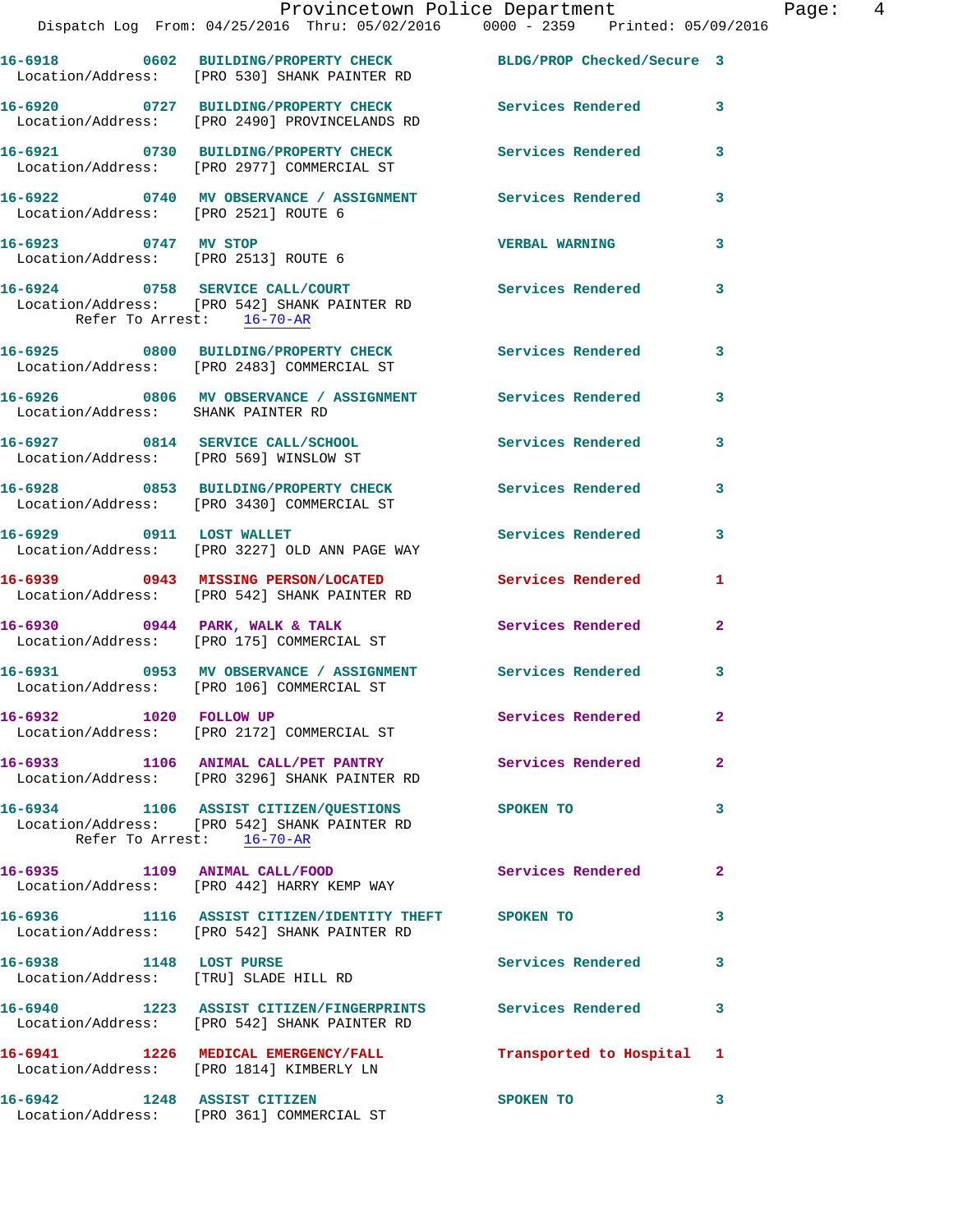|                                                        | Dispatch Log From: 04/25/2016 Thru: 05/02/2016   0000 - 2359   Printed: 05/09/2016                                    | Provincetown Police Department |   | Page: | $-5$ |
|--------------------------------------------------------|-----------------------------------------------------------------------------------------------------------------------|--------------------------------|---|-------|------|
|                                                        | 16-6944 1306 ASSIST CITIZEN 16-6944 23<br>Location/Address: [PRO 2539] RYDER ST EXT                                   |                                |   |       |      |
|                                                        | 16-6945 1425 BUILDING/PROPERTY CHECK BLDG/PROP Checked/Secure 3<br>Location/Address: [PRO 2500] COMMERCIAL ST         |                                |   |       |      |
|                                                        | 16-6946 1456 PARK, WALK & TALK 6 Services Rendered 2<br>Location/Address: [PRO 569] WINSLOW ST                        |                                |   |       |      |
| 16-6947 1457 COMPLAINT<br>Location/Address: NELSON AVE |                                                                                                                       | Services Rendered 3            |   |       |      |
|                                                        | 16-6948 1502 BUILDING/PROPERTY CHECK Services Rendered 3<br>Location/Address: [PRO 2977] COMMERCIAL ST                |                                |   |       |      |
|                                                        | 16-6949 1530 BUILDING/PROPERTY CHECK BLDG/PROP Checked/Secure 3<br>Location/Address: [PRO 16] BRADFORD ST             |                                |   |       |      |
|                                                        | 16-6950 1542 BUILDING/PROPERTY CHECK Services Rendered 3<br>Location/Address: [PRO 564] BAYBERRY AVE                  |                                |   |       |      |
|                                                        | 16-6952 1605 BOAT/HARBORMASTER Services Rendered 2<br>Location/Address: [PRO 3430] COMMERCIAL ST                      |                                |   |       |      |
|                                                        | 16-6951 1606 MV OBSERVANCE / ASSIGNMENT Services Rendered 3<br>Location/Address: [PRO 1641] BRADFORD ST + STANDISH ST |                                |   |       |      |
|                                                        | 16-6953 1625 MV OBSERVANCE / ASSIGNMENT Services Rendered 3<br>Location/Address: [PRO 58] BRADFORD ST                 |                                |   |       |      |
|                                                        | 16-6954 1659 911 HANGUP<br>Location/Address: [PRO 1245] SEASHORE PARK DR                                              | Services Rendered 1            |   |       |      |
|                                                        | 16-6955 1724 BUILDING/PROPERTY CHECK<br>Location/Address: [PRO 1638] COMMERCIAL ST                                    | BLDG/PROP Checked/Secure 3     |   |       |      |
| 16-6956 1745 MV STOP                                   | Location/Address: [PRO 2818] CONWELL ST                                                                               | VERBAL WARNING 3               |   |       |      |
|                                                        | 16-6957 1753 MV OBSERVANCE / ASSIGNMENT Services Rendered 3<br>Location/Address: [PRO 3099] SHANK PAINTER RD          |                                |   |       |      |
| 16-6958                                                | 1757 BUILDING/PROPERTY CHECK<br>Location/Address: [PRO 2490] PROVINCELANDS RD                                         | BLDG/PROP Checked/Secure 3     |   |       |      |
|                                                        | 16-6959 1758 BUILDING/PROPERTY CHECK<br>Location/Address: [PRO 525] COMMERCIAL ST                                     | BLDG/PROP Checked/Secure 3     |   |       |      |
|                                                        | 16-6960 1807 MV OBSERVANCE / ASSIGNMENT Services Rendered<br>Location/Address: HOWLAND ST + BRADFORD ST               |                                | 3 |       |      |
| 16-6961 1828 MV STOP                                   | Location/Address: [PRO 399] COMMERCIAL ST                                                                             | <b>VERBAL WARNING</b>          | 3 |       |      |
| 16-6962 1847 MV STOP                                   | Location/Address: PRINCE ST + BRADFORD ST                                                                             | <b>VERBAL WARNING</b>          | 3 |       |      |
|                                                        | 16-6964 1854 BUILDING/PROPERTY CHECK<br>Location/Address: [PRO 1780] JOHNSON ST                                       | BLDG/PROP Checked/Secure 3     |   |       |      |
|                                                        | 16-6963 1859 BUILDING/PROPERTY CHECK<br>Location/Address: [PRO 433] RYDER ST EXT                                      | BLDG/PROP Checked/Secure 3     |   |       |      |
|                                                        | 16-6965 1920 BUILDING/PROPERTY CHECK<br>Location/Address: [PRO 182] COMMERCIAL ST                                     | BLDG/PROP Checked/Secure 3     |   |       |      |
|                                                        | 16-6966 1925 BUILDING/PROPERTY CHECK BLDG/PROP Checked/Secure 3<br>Location/Address: [PRO 16] BRADFORD ST             |                                |   |       |      |
|                                                        | 16-6967 1936 BUILDING/PROPERTY CHECK<br>Location/Address: [PRO 519] RACE POINT RD                                     | BLDG/PROP Checked/Secure 3     |   |       |      |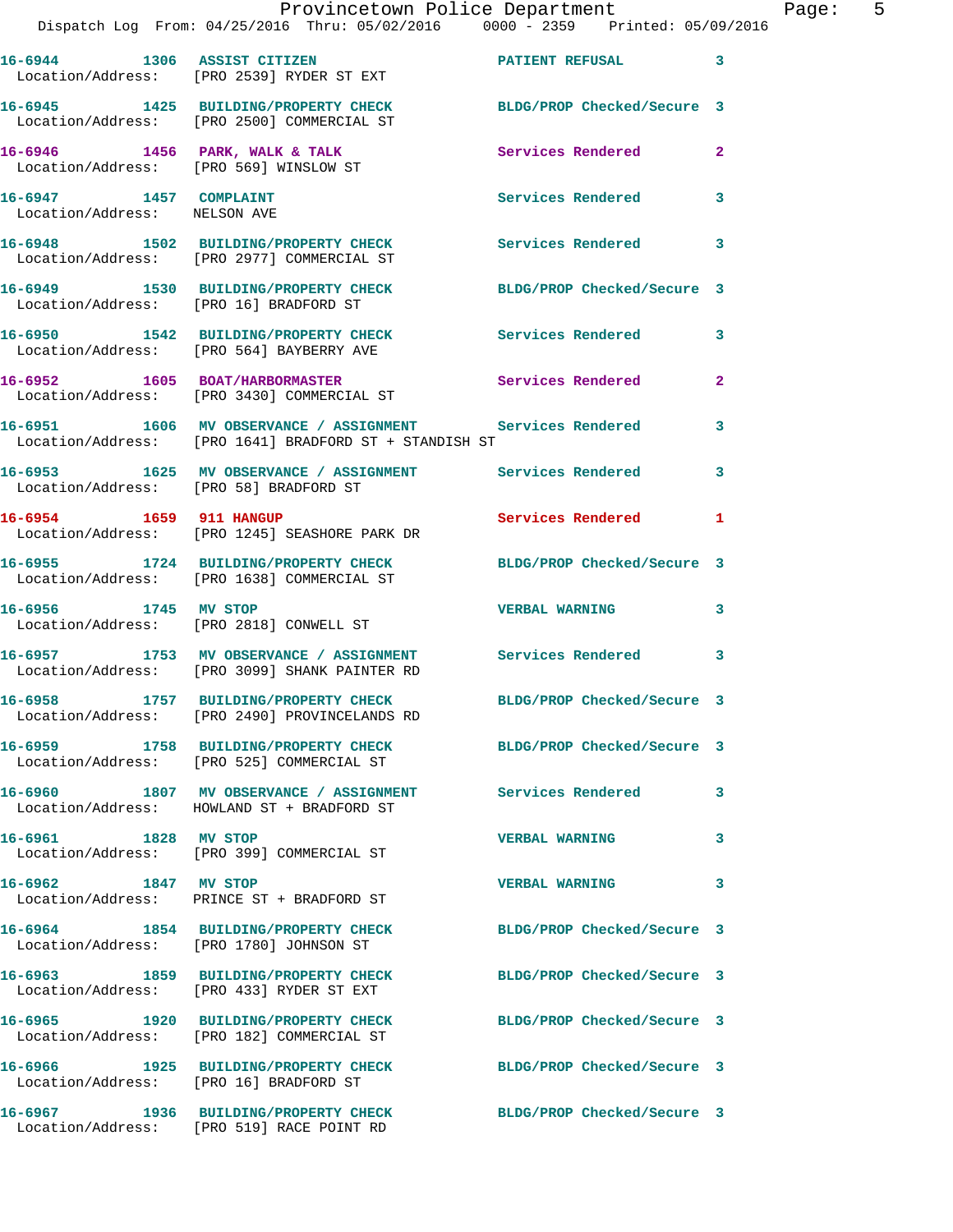|                                      | 16-6969 2013 BUILDING/PROPERTY CHECK<br>Location/Address: [PRO 1645] HARRY KEMP WAY                               | BLDG/PROP Checked/Secure 3 |   |    |
|--------------------------------------|-------------------------------------------------------------------------------------------------------------------|----------------------------|---|----|
|                                      | 16-6968 2014 BUILDING/PROPERTY CHECK BLDG/PROP Checked/Secure 3<br>Location/Address: [PRO 75] CAPTAIN BERTIES WAY |                            |   |    |
|                                      | 16-6970 2022 BUILDING/PROPERTY CHECK<br>Location/Address: [PRO 58] BRADFORD ST                                    | BLDG/PROP Checked/Secure 3 |   |    |
|                                      | 16-6971 2042 BUILDING/PROPERTY CHECK<br>Location/Address: [PRO 2499] RACE POINT RD                                | Services Rendered 3        |   |    |
|                                      | 16-6972 2046 BUILDING/PROPERTY CHECK<br>Location/Address: [PRO 516] RACE POINT RD                                 | BLDG/PROP Checked/Secure 3 |   |    |
|                                      | 16-6973 2228 BUILDING/PROPERTY CHECK<br>Location/Address: [PRO 537] SHANK PAINTER RD                              | BLDG/PROP Checked/Secure 3 |   |    |
|                                      | 16-6974 2336 BUILDING/PROPERTY CHECK<br>Location/Address: [PRO 447] JEROME SMITH RD                               | BLDG/PROP Checked/Secure 3 |   |    |
|                                      | 16-6975 2351 MV OBSERVANCE / ASSIGNMENT Services Rendered<br>Location/Address: BRADFORD ST + HOWLAND ST           |                            | 3 |    |
|                                      | 16-6976 2358 BUILDING/PROPERTY CHECK<br>Location/Address: [PRO 2543] MACMILLAN WHARF                              | BLDG/PROP Checked/Secure 3 |   |    |
| For Date: $04/27/2016$ - Wednesday   |                                                                                                                   |                            |   |    |
|                                      | 16-6977 0014 BUILDING/PROPERTY CHECK Services Rendered 3<br>Location/Address: [PRO 2490] PROVINCELANDS RD         |                            |   |    |
| 16-6978 0028 MV STOP                 | Location/Address: [PRO 1266] NELSON AVE                                                                           | <b>VERBAL WARNING</b>      | 3 |    |
|                                      | 16-6979 0040 BUILDING/PROPERTY CHECK<br>Location/Address: [PRO 1638] COMMERCIAL ST                                | BLDG/PROP Checked/Secure 3 |   |    |
|                                      | 16-6980 0055 BUILDING/PROPERTY CHECK<br>Location/Address: [PRO 2483] COMMERCIAL ST                                | Services Rendered          | 3 |    |
|                                      | 16-6981 0101 BUILDING/PROPERTY CHECK<br>Location/Address: [PRO 306] COMMERCIAL ST                                 | BLDG/PROP Checked/Secure 3 |   |    |
| 16-6982                              | 0109 BUILDING/PROPERTY CHECK<br>Location/Address: [PRO 2481] TREMONT ST                                           | Services Rendered          | 3 |    |
|                                      |                                                                                                                   |                            |   |    |
|                                      | 16-6984 0155 BUILDING/PROPERTY CHECK BLDG/PROP Checked/Secure 3<br>Location/Address: [PRO 545] SHANK PAINTER RD   |                            |   |    |
|                                      | 16-6985 0204 BUILDING/PROPERTY CHECK<br>Location/Address: [PRO 306] COMMERCIAL ST                                 | BLDG/PROP Checked/Secure 3 |   |    |
| Location/Address: [PRO 2521] ROUTE 6 | 16-6986 6222 MV OBSERVANCE / ASSIGNMENT Services Rendered                                                         |                            | 3 |    |
| 16-6987 0228 LOBBY TRAFFIC           | Location/Address: [PRO 542] SHANK PAINTER RD                                                                      | Services Rendered 3        |   | 31 |
|                                      | 16-6988 0246 BUILDING/PROPERTY CHECK BLDG/PROP Checked/Secure 3<br>Location/Address: [PRO 1780] JOHNSON ST        |                            |   |    |
|                                      | 16-6989 		 0250 BUILDING/PROPERTY CHECK Services Rendered 3<br>Location/Address: [PRO 2500] COMMERCIAL ST         |                            |   |    |
|                                      |                                                                                                                   |                            | 3 |    |
|                                      |                                                                                                                   |                            |   |    |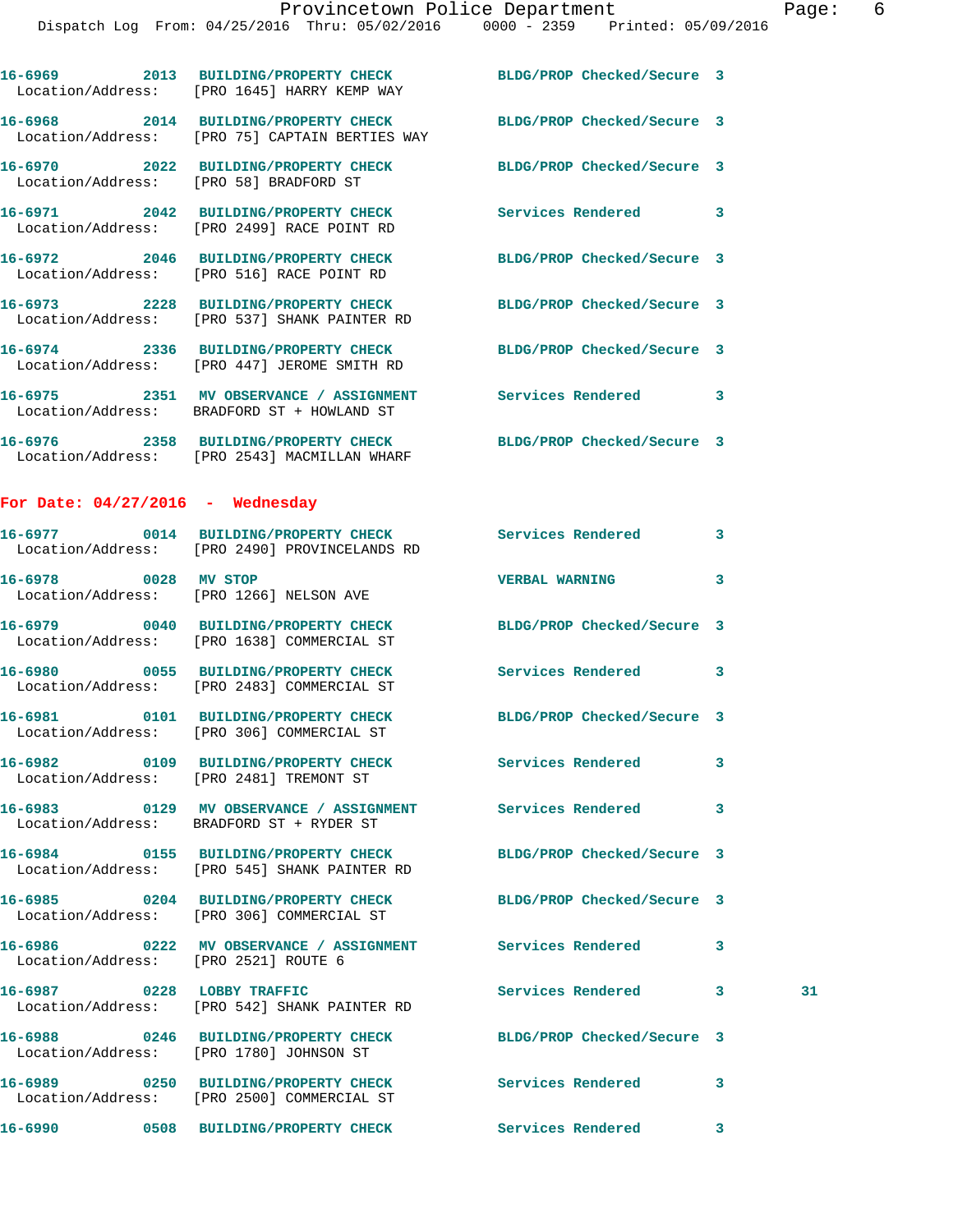|                                                                      | Dispatch Log From: 04/25/2016 Thru: 05/02/2016 0000 - 2359 Printed: 05/09/2016                                  | Provincetown Police Department |   | Page: | -7 |
|----------------------------------------------------------------------|-----------------------------------------------------------------------------------------------------------------|--------------------------------|---|-------|----|
|                                                                      | Location/Address: [PRO 3259] MACMILLAN WHARF                                                                    |                                |   |       |    |
| Location/Address: [PRO 94] BRADFORD ST                               | 16-6991 0517 MV OBSERVANCE / ASSIGNMENT Services Rendered 3                                                     |                                |   |       |    |
| Location/Address: [PRO 16] BRADFORD ST                               | 16-6992 0518 BUILDING/PROPERTY CHECK BLDG/PROP Checked/Secure 3                                                 |                                |   |       |    |
| Location/Address: [PRO 3440] ROUTE 6                                 | 16-6993 0531 MV OBSERVANCE / ASSIGNMENT Services Rendered 3                                                     |                                |   |       |    |
|                                                                      | 16-6994 0545 BUILDING/PROPERTY CHECK BLDG/PROP Checked/Secure 3<br>Location/Address: [PRO 182] COMMERCIAL ST    |                                |   |       |    |
|                                                                      | 16-6995 0546 ALARM - FIRE<br>Location/Address: [PRO 3222] ALDEN ST                                              | False Alarm                    | 1 |       |    |
| Location/Address: PROVINCELANDS RD                                   | 16-6996 0601 WRITTEN WARNING INSPECTION Citation/Warning Issued 3                                               |                                |   |       |    |
|                                                                      | 16-6997 0658 BUILDING/PROPERTY CHECK<br>Location/Address: [PRO 3317] CEMETERY RD                                | BLDG/PROP Checked/Secure 3     |   | 1     |    |
|                                                                      | 16-6998 0732 BUILDING/PROPERTY CHECK BLDG/PROP Checked/Secure 3<br>Location/Address: [PRO 444] HIGH POLE HILL   |                                |   |       |    |
| 16-6999 0742 MV ACCIDENT                                             | Location/Address: [PRO 542] SHANK PAINTER RD                                                                    | Taken/Referred to Other 1      |   |       |    |
|                                                                      | 16-7000 0810 PARK, WALK & TALK<br>Location/Address: [PRO 569] WINSLOW ST                                        | Services Rendered 2            |   |       |    |
| 16-7001 0823 RACCOON PROBLEM<br>Location/Address: [PRO 3042] RACE RD |                                                                                                                 | Services Rendered 2            |   | 1     |    |
|                                                                      | 16-7002 0854 BUILDING/PROPERTY CHECK<br>Location/Address: [PRO 2500] COMMERCIAL ST                              | BLDG/PROP Checked/Secure 3     |   |       |    |
|                                                                      | 16-7003 0908 BUILDING/PROPERTY CHECK<br>Location/Address: [PRO 2977] COMMERCIAL ST                              | BLDG/PROP Checked/Secure 3     |   |       |    |
|                                                                      | 16-7004 0912 MV OBSERVANCE / ASSIGNMENT Services Rendered 3<br>Location/Address: [PRO 525] COMMERCIAL ST        |                                |   |       |    |
|                                                                      | 16-7005 0926 BUILDING/PROPERTY CHECK BLDG/PROP Checked/Secure 3<br>Location/Address: [PRO 3259] MACMILLAN WHARF |                                |   |       |    |
|                                                                      | 16-7006 0952 BUILDING/PROPERTY CHECK<br>Location/Address: [PRO 2898] JEROME SMITH RD                            | BLDG/PROP Checked/Secure 3     |   |       |    |
| Location/Address: [PRO 554] TREMONT ST                               | 16-7007 1014 BUILDING/PROPERTY CHECK BLDG/PROP Checked/Secure 3                                                 |                                |   |       |    |
|                                                                      | 16-7008 1056 PET PANTRY<br>Location/Address: [PRO 285] COMMERCIAL ST                                            | Services Rendered 3            |   |       |    |
| 16-7010 1109 ROAD HAZARD<br>Location/Address: [PRO 2479] ROUTE 6     |                                                                                                                 | Taken/Referred to Other 2      |   |       |    |
|                                                                      | 16-7011 1115 SERVICE CALL<br>Location/Address: [PRO 1158] WINSLOW ST                                            | Services Rendered 3            |   |       |    |
|                                                                      | 16-7012 1120 PPD LOWBAND PROBLEM<br>Location/Address: [PRO 542] SHANK PAINTER RD                                | Taken/Referred to Other 3      |   |       |    |
| Location/Address: SNAIL RD                                           | 16-7013 1126 MV OBSERVANCE / ASSIGNMENT Services Rendered 3                                                     |                                |   |       |    |
|                                                                      | 16-7014 1126 BOLO CHECK<br>Location/Address: [PRO 3165] RACE POINT RD                                           | Services Rendered 3            |   |       |    |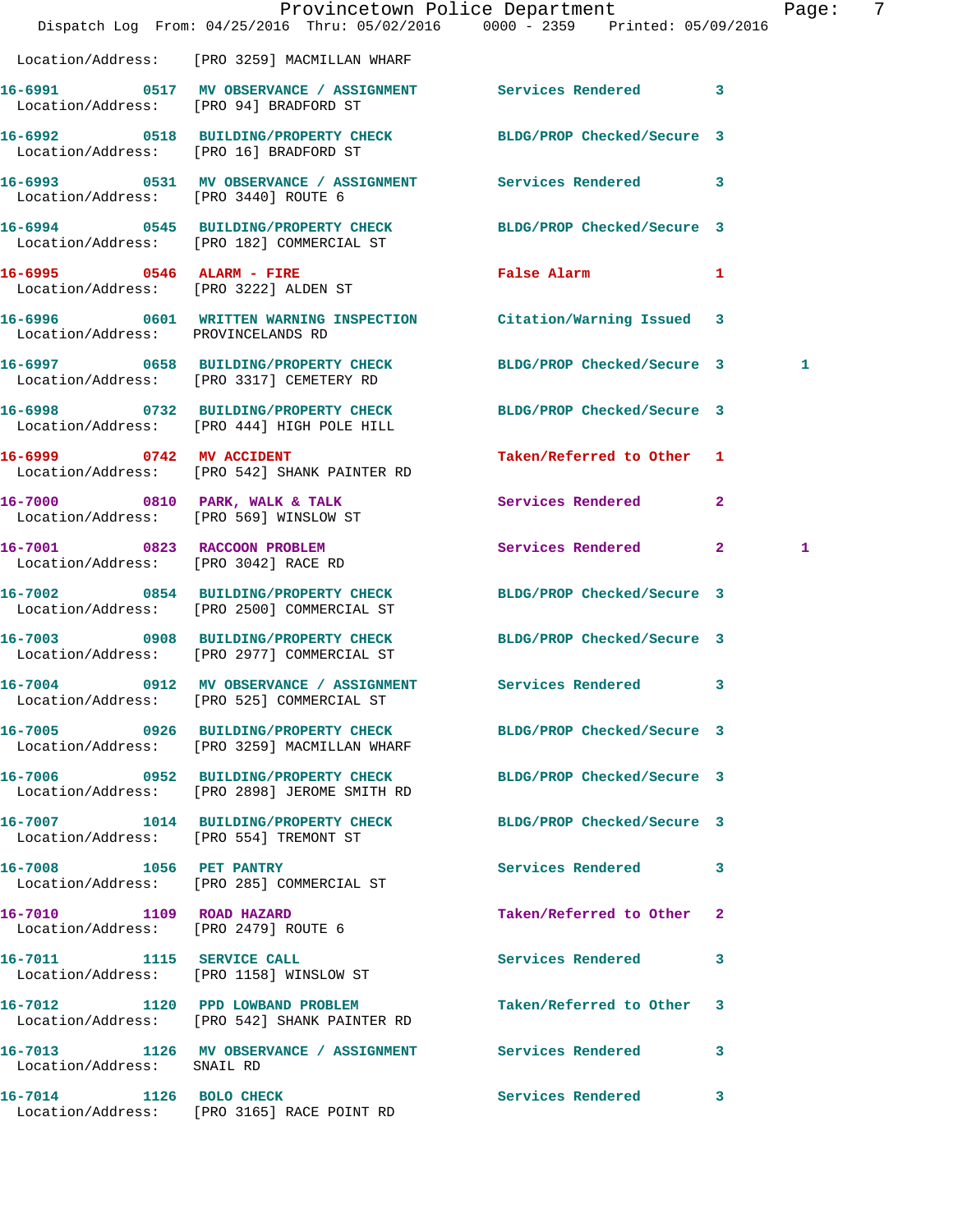|                                      | Dispatch Log From: 04/25/2016 Thru: 05/02/2016 0000 - 2359 Printed: 05/09/2016                                    | Provincetown Police Department          |              | Page: 8      |  |
|--------------------------------------|-------------------------------------------------------------------------------------------------------------------|-----------------------------------------|--------------|--------------|--|
|                                      | 16-7015 1132 BUILDING/PROPERTY CHECK BLDG/PROP Checked/Secure 3<br>Location/Address: [PRO 2494] BRADFORD ST       |                                         |              |              |  |
|                                      | 16-7016 1137 ALARM - GENERAL<br>Location/Address: [PRO 517] RACE POINT RD                                         | Taken/Referred to Other 1               |              | 1            |  |
|                                      | 16-7017 1140 PARK, WALK & TALK 1997 Services Rendered 2<br>Location/Address: [PRO 105] COMMERCIAL ST              |                                         |              |              |  |
|                                      | 16-7018 1155 PARK, WALK & TALK 6 Services Rendered 2<br>Location/Address: [PRO 569] WINSLOW ST                    |                                         |              |              |  |
|                                      | 16-7019 1156 APPENDICITIS/TRANSPORT Transported to Hospital 1<br>Location/Address: [PRO 440] HARRY KEMP WAY       |                                         |              |              |  |
| 16-7020 1208 IRS SCAM                | Location/Address: [PRO 542] SHANK PAINTER RD                                                                      | SPOKEN TO DESCRIPTION OF REAL PROPERTY. | $\mathbf{2}$ |              |  |
|                                      | 16-7021 1220 SHOPLIFTING<br>Location/Address: [PRO 274] COMMERCIAL ST                                             | Could Not Locate 3                      |              |              |  |
|                                      | 16-7023 1249 STOLEN ITEMS<br>Location/Address: [PRO 542] SHANK PAINTER RD                                         | Services Rendered                       | $\mathbf{2}$ |              |  |
| Location/Address: ROUTE 6 + SNAIL RD | 16-7025 1333 MV OBSERVANCE / ASSIGNMENT Services Rendered 3                                                       |                                         |              |              |  |
|                                      | 16-7026 1340 PARKED MV COMPLAINT<br>Location/Address: NELSON AVE + RACE POINT RD                                  | Unfounded                               | $\mathbf{2}$ |              |  |
| Refer To Arrest: 16-71-AR            | 16-7027 1346 DISORDERLY/ARREST<br>Location/Address: [PRO 3296] SHANK PAINTER RD                                   | Arrest(s) Made                          | $\mathbf{2}$ |              |  |
| Location/Address: PROVINCELANDS RD   | 16-7028 1425 TRUCK ASSIST                                                                                         | Services Rendered                       | $\mathbf{2}$ |              |  |
|                                      | 16-7029 1453 MEDICAL EMERGENCY PATIENT REFUSAL 1<br>Location/Address: [PRO 356] COMMERCIAL ST                     |                                         |              | $\mathbf{2}$ |  |
|                                      | 16-7030 1457 FOLLOW UP<br>Location/Address: [PRO 3296] SHANK PAINTER RD                                           | Services Rendered 2                     |              |              |  |
|                                      | 16-7031 1501 TRAFFIC CONTROL/TRUCK ASSIST Services Rendered 3<br>Location/Address: [PRO 146] COMMERCIAL ST        |                                         |              |              |  |
|                                      | 16-7032 1544 BUILDING/PROPERTY CHECK Services Rendered<br>Location/Address: [PRO 2977] COMMERCIAL ST              |                                         | $\mathbf{3}$ |              |  |
|                                      | 16-7033 1611 WATER DEPT<br>Location/Address: [PRO 61] BRADFORD ST                                                 | Services Rendered 3                     |              | 1            |  |
|                                      | 16-7034 1629 LOST BINOCULARS<br>Location/Address: [PRO 542] SHANK PAINTER RD                                      | Services Rendered 3                     |              |              |  |
|                                      | 16-7036 1658 BUILDING/PROPERTY CHECK<br>Location/Address: [PRO 3317] CEMETERY RD                                  | Services Rendered 3                     |              |              |  |
|                                      | 16-7037 1701 BUILDING/PROPERTY CHECK Services Rendered 3<br>Location/Address: [PRO 3318] CEMETERY RD              |                                         |              |              |  |
| 16-7035 1702 911 GENERAL             | Location/Address: [PRO 542] SHANK PAINTER RD                                                                      | Taken/Referred to Other 1               |              |              |  |
|                                      | 16-7038 1710 MV OBSERVANCE / ASSIGNMENT Services Rendered 3<br>Location/Address: [PRO 106] COMMERCIAL ST          |                                         |              |              |  |
|                                      | 16-7040 1724 MV OBSERVANCE / ASSIGNMENT Services Rendered 3<br>Location/Address: RACE POINT RD + SEASHORE PARK DR |                                         |              |              |  |
| 16-7039 1727 MV STOP                 |                                                                                                                   | <b>VERBAL WARNING</b>                   | 3            |              |  |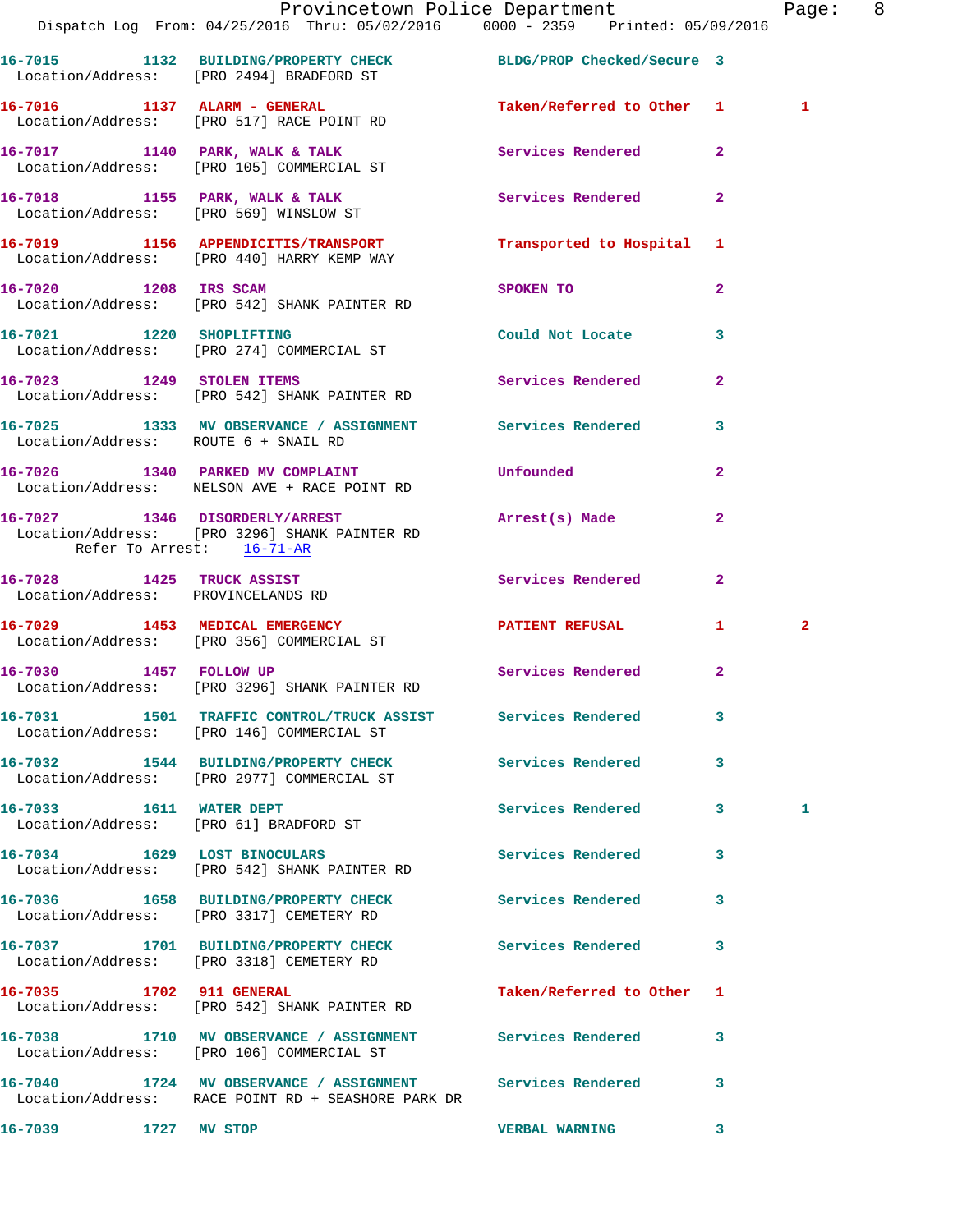|                                        | Dispatch Log From: 04/25/2016 Thru: 05/02/2016 0000 - 2359 Printed: 05/09/2016                                 | Provincetown Police Department |   | Page: 9 |  |
|----------------------------------------|----------------------------------------------------------------------------------------------------------------|--------------------------------|---|---------|--|
|                                        | Location/Address: [PRO 68] PROVINCELANDS RD                                                                    |                                |   |         |  |
|                                        | 16-7042 1808 BUILDING/PROPERTY CHECK BLDG/PROP Checked/Secure 3<br>Location/Address: [PRO 554] TREMONT ST      |                                |   |         |  |
|                                        | 16-7041 1812 LOST PRESCRIPTION GLASSES Services Rendered<br>Location/Address: [PRO 2500] COMMERCIAL ST         |                                | 3 |         |  |
|                                        | 16-7043 1823 MV OBSERVANCE / ASSIGNMENT Services Rendered 3<br>Location/Address: SNAIL RD + COMMERCIAL ST      |                                |   |         |  |
|                                        | 16-7044 1901 PARKING COMPLAINT / GENERAL GONE ON ARRIVAL<br>Location/Address: BRADFORD ST EXT + WEST VINE ST   |                                | 3 |         |  |
|                                        | 16-7045 1910 BUILDING/PROPERTY CHECK BLDG/PROP Checked/Secure 3<br>Location/Address: [PRO 2540] RACE POINT RD  |                                |   |         |  |
|                                        | 16-7046 1925 BUILDING/PROPERTY CHECK BLDG/PROP Checked/Secure 3<br>Location/Address: [PRO 175] COMMERCIAL ST   |                                |   |         |  |
|                                        | 16-7048 1945 BUILDING/PROPERTY CHECK BLDG/PROP Checked/Secure 3<br>Location/Address: [PRO 248] COMMERCIAL ST   |                                |   |         |  |
|                                        | 16-7049 1952 BAR CHECK<br>Location/Address: [PRO 3443] COMMERCIAL ST                                           | Services Rendered 2            |   |         |  |
|                                        | 16-7050 2012 BUILDING/PROPERTY CHECK BLDG/PROP Checked/Secure 3<br>Location/Address: [PRO 2539] RYDER ST EXT   |                                |   |         |  |
|                                        | 16-7051 2021 PARK, WALK & TALK 3 Services Rendered 2<br>Location/Address: [PRO 3259] MACMILLAN WHARF           |                                |   |         |  |
|                                        | 16-7052 2048 BUILDING/PROPERTY CHECK BLDG/PROP Checked/Secure 3<br>Location/Address: [PRO 182] COMMERCIAL ST   |                                |   |         |  |
|                                        | 16-7053 2143 BUILDING/PROPERTY CHECK BLDG/PROP Checked/Secure 3<br>Location/Address: [PRO 72] PROVINCELANDS RD |                                |   |         |  |
|                                        | 16-7054 2209 BUILDING/PROPERTY CHECK BLDG/PROP Checked/Secure 3<br>Location/Address: [PRO 516] RACE POINT RD   |                                |   |         |  |
| 16-7055 2311 LOBBY TRAFFIC             | Location/Address: [PRO 542] SHANK PAINTER RD                                                                   | Services Rendered 3            |   | 23      |  |
| Location/Address: [PRO 2513] ROUTE 6   | 16-7056 2328 MV OBSERVANCE / ASSIGNMENT Services Rendered                                                      |                                | 3 |         |  |
|                                        | 16-7057 2333 FOUND CITIZENS DEBIT CARD Services Rendered<br>Location/Address: [PRO 539] SHANK PAINTER RD       |                                | 3 |         |  |
| For Date: $04/28/2016$ - Thursday      |                                                                                                                |                                |   |         |  |
| Location/Address: RACE POINT RD        | 16-7058 0004 BUILDING/PROPERTY CHECK BLDG/PROP Checked/Secure 3                                                |                                |   |         |  |
|                                        | 16-7059 0006 BUILDING/PROPERTY CHECK BLDG/PROP Checked/Secure 3<br>Location/Address: [PRO 105] COMMERCIAL ST   |                                |   |         |  |
|                                        | 16-7060 0011 BUILDING/PROPERTY CHECK<br>Location/Address: [PRO 1024] NICKERSON ST                              | Services Rendered 3            |   |         |  |
|                                        | 16-7061 0019 BUILDING/PROPERTY CHECK BLDG/PROP Checked/Secure 3<br>Location/Address: [PRO 129] COMMERCIAL ST   |                                |   |         |  |
|                                        | 16-7062 0051 MV OBSERVANCE / ASSIGNMENT Services Rendered<br>Location/Address: BRADFORD ST + HOWLAND ST        |                                | 3 |         |  |
| Location/Address: [PRO 94] BRADFORD ST | 16-7063 0053 MV OBSERVANCE / ASSIGNMENT Services Rendered                                                      |                                | 3 |         |  |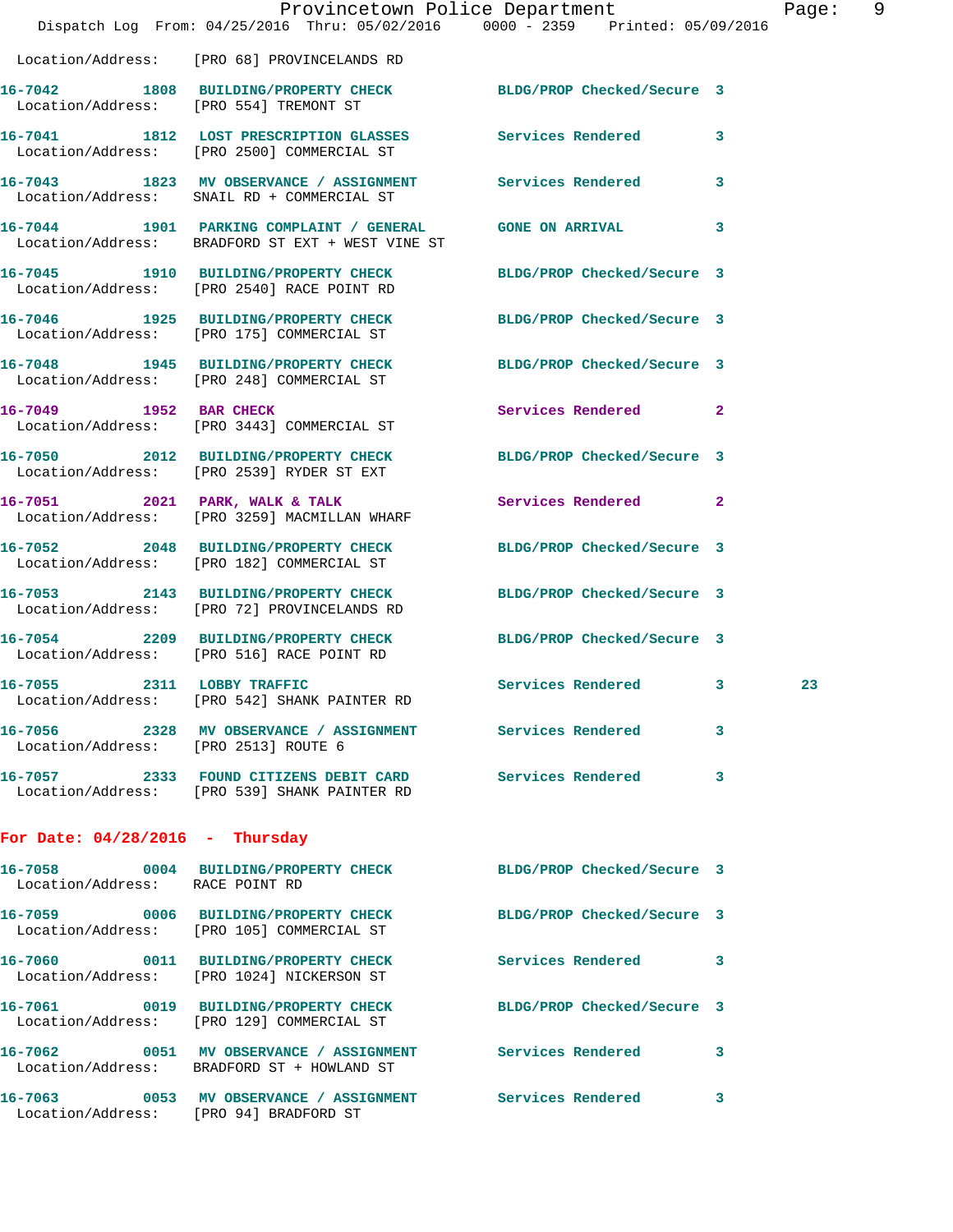| Provincetown Police Department<br>Dispatch Log From: 04/25/2016 Thru: 05/02/2016 0000 - 2359 Printed: 05/09/2016 | Page:                   | 10 |
|------------------------------------------------------------------------------------------------------------------|-------------------------|----|
| 16-7064 0057 MV OBSERVANCE / ASSIGNMENT Services Rendered 3<br>Location/Address: [PRO 3440] ROUTE 6              |                         |    |
| 16-7065 0127 BUILDING/PROPERTY CHECK BLDG/PROP Checked/Secure 3<br>Location/Address: [PRO 3609] COMMERCIAL ST    |                         |    |
| 16-7066 0144 BUILDING/PROPERTY CHECK BLDG/PROP Checked/Secure 3<br>Location/Address: [PRO 530] SHANK PAINTER RD  |                         |    |
| 16-7067  0152 BUILDING/PROPERTY CHECK BLDG/PROP Checked/Secure 3<br>Location/Address: [PRO 175] COMMERCIAL ST    |                         |    |
| 16-7068 0211 BUILDING/PROPERTY CHECK Services Rendered 3<br>Location/Address: [PRO 1381] FRANKLIN ST             |                         |    |
| 16-7069 0212 MV OBSERVANCE / ASSIGNMENT Services Rendered 3<br>Location/Address: BRADFORD ST + HOWLAND ST        |                         |    |
| 16-7070 0228 BUILDING/PROPERTY CHECK BLDG/PROP Checked/Secure 3<br>Location/Address: [PRO 1646] WINSLOW ST       |                         |    |
| 16-7071 0348 BUILDING/PROPERTY CHECK BLDG/PROP Checked/Secure 3<br>Location/Address: [PRO 1638] COMMERCIAL ST    |                         |    |
| 16-7072 0355 BUILDING/PROPERTY CHECK BLDG/PROP Checked/Secure 3<br>Location/Address: [PRO 1780] JOHNSON ST       |                         |    |
| 16-7073 0513 MV OBSERVANCE / ASSIGNMENT Services Rendered<br>Location/Address: HOWLAND ST + HARRY KEMP WAY       | $\overline{\mathbf{3}}$ |    |

**16-7074 0534 BUILDING/PROPERTY CHECK BLDG/PROP Checked/Secure 3**  Location/Address: [PRO 16] BRADFORD ST

**16-7076 0559 ANIMAL CALL/HORSE Services Rendered 2**  Location/Address: [PRO 3053] WEST VINE ST

**16-7077 0802 RACCOON PROBLEM Services Rendered 2 1**  Location/Address: [PRO 1246] RACE RD

**16-7078 0806 AT SCHOOL Services Rendered 3**  Location/Address: [PRO 569] WINSLOW ST

**16-7079 0822 COURT RUN Services Rendered 3**  Location/Address: [PRO 542] SHANK PAINTER RD

**16-7080 0838 MV OBSERVANCE / ASSIGNMENT Services Rendered 3**  Location/Address: [PRO 2521] ROUTE 6

**16-7082 0911 BUILDING/PROPERTY CHECK BLDG/PROP Checked/Secure 3**  Location/Address: [PRO 3259] MACMILLAN WHARF

16-7083 1014 LOST LICENSE **100 Services Rendered** 3 Location/Address: [PRO 542] SHANK PAINTER RD

**16-7085 1134 VERBAL INSPECTION VERBAL WARNING 3**  Location/Address: [PRO 80] CARVER ST

**16-7088 1150 BUILDING/PROPERTY CHECK BLDG/PROP Checked/Secure 3**  Location/Address: [PRO 2898] JEROME SMITH RD

**16-7089 1328 MV ACCIDENT Services Rendered 1** 

Location/Address: HOWLAND ST + HARRY KEMP WAY

 Location/Address: [PRO 539] SHANK PAINTER RD **16-7090 1342 MV OBSERVANCE / ASSIGNMENT Services Rendered 3** 

**16-7091 1344 WRITTEN STOP/SIGNAL/INSPECTION Citation/Warning Issued 3**  Location/Address: [PRO 1974] BRADFORD ST

**16-7092 1344 RACCOON PROBLEM Services Rendered 2**  Location/Address: [PRO 821] COMMERCIAL ST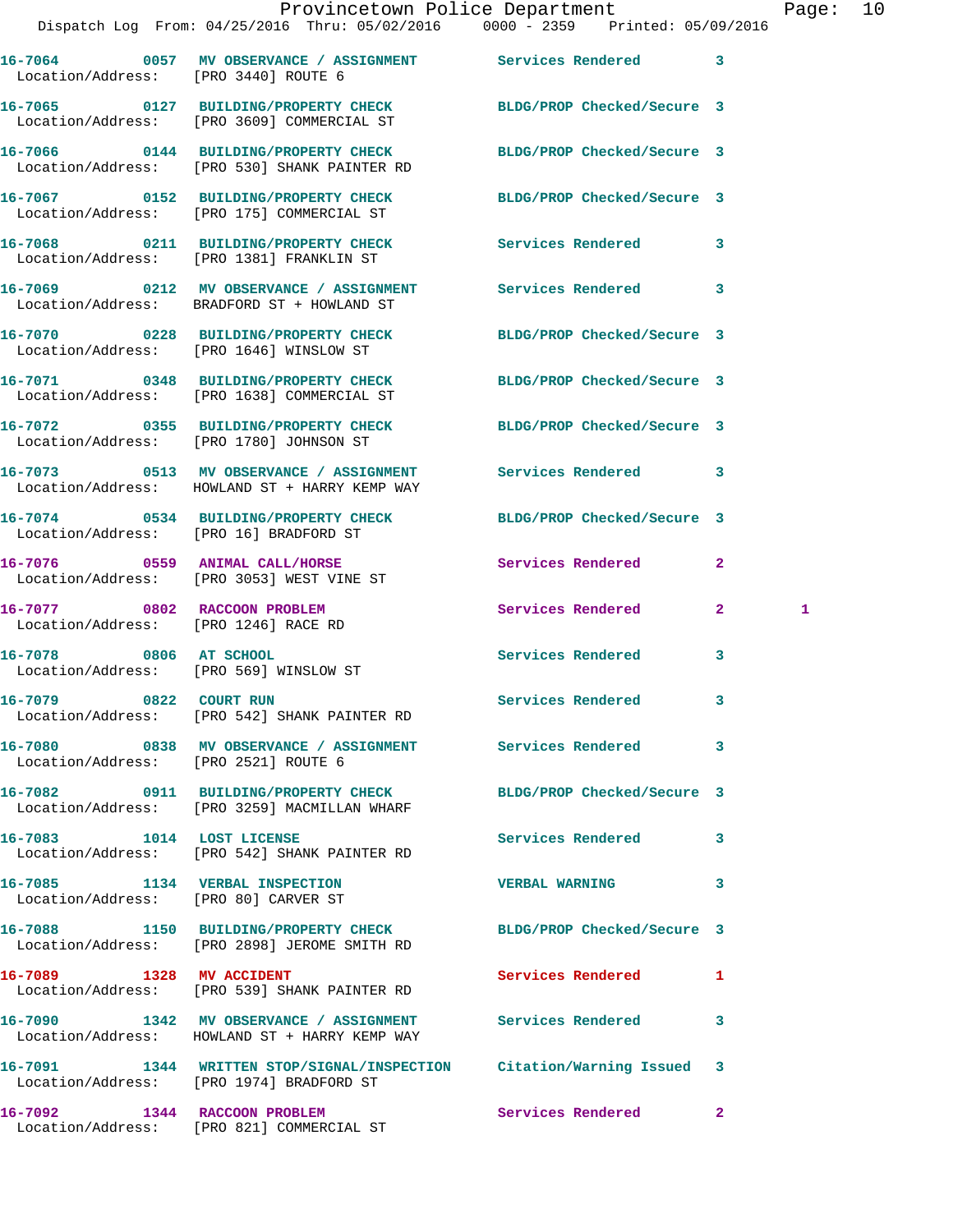|                                                                    | 16-7093 1356 MV OBSERVANCE / ASSIGNMENT Services Rendered<br>Location/Address: HOWLAND ST + HARRY KEMP WAY       |                            | 3              |    |
|--------------------------------------------------------------------|------------------------------------------------------------------------------------------------------------------|----------------------------|----------------|----|
|                                                                    | 16-7094 1407 VERBAL STOP SIGN<br>Location/Address: [PRO 1512] BRADFORD ST                                        | <b>VERBAL WARNING</b>      | 3              |    |
|                                                                    | 16-7095 1420 DRONE FLIGHT<br>Location/Address: [PRO 444] HIGH POLE HILL                                          | Services Rendered          | $\overline{2}$ |    |
|                                                                    | 16-7096 1457 PARK, WALK & TALK<br>Location/Address: [PRO 569] WINSLOW ST                                         | <b>Services Rendered</b>   | $\mathbf{2}$   |    |
|                                                                    | 16-7097 1521 MEDICAL EMERGENCY<br>Location/Address: [PRO 1486] PEARL ST                                          | PATIENT REFUSAL            | 1              |    |
|                                                                    | 16-7098 1524 BUILDING/PROPERTY CHECK BLDG/PROP Checked/Secure 3<br>Location/Address: [PRO 1778] SHANK PAINTER RD |                            |                |    |
| 16-7100 1609 MV STOP                                               | Location/Address: [PRO 2672] COMMERCIAL ST                                                                       | <b>VERBAL WARNING</b>      | 3              |    |
|                                                                    | 16-7101 1610 BOAT/HARBORMASTER<br>Location/Address: [PRO 3259] MACMILLAN WHARF                                   | Taken/Referred to Other    | $\mathbf{2}$   |    |
| 16-7103 1659 BRUSH BURNING<br>Location/Address: [PRO 2521] ROUTE 6 |                                                                                                                  | Taken/Referred to Other 1  |                | -3 |
|                                                                    | 16-7104 1739 MEDICAL EMERGENCY<br>Location/Address: [PRO 886] CONWAY ST                                          | Transported to Hospital 1  |                |    |
|                                                                    | 16-7105 1743 BUILDING/PROPERTY CHECK BLDG/PROP Checked/Secure 3<br>Location/Address: [PRO 1638] COMMERCIAL ST    |                            |                |    |
| 16-7107 1822 ERRATIC DRIVER<br>Location/Address: CONWELL ST        |                                                                                                                  | Could Not Locate           | $\mathbf{2}$   |    |
|                                                                    | 16-7108 1824 ASSIST CITIZEN<br>Location/Address: COMMERCIAL ST + JOHNSON ST                                      | Services Rendered          | 3              |    |
|                                                                    | 16-7109 1917 BUILDING/PROPERTY CHECK BLDG/PROP Checked/Secure 3<br>Location/Address: [PRO 519] RACE POINT RD     |                            |                |    |
|                                                                    | 16-7110 1947 FOUND DRONE<br>Location/Address: [PRO 542] SHANK PAINTER RD                                         | <b>Services Rendered</b>   | 3              |    |
|                                                                    | 16-7111 1955 BUILDING/PROPERTY CHECK<br>Location/Address: [PRO 3033] COMMERCIAL ST                               | BLDG/PROP Checked/Secure 3 |                |    |
| 16-7112 2121 MV DISABLED                                           | Location/Address: [PRO 3296] SHANK PAINTER RD                                                                    | Services Rendered          | $\overline{2}$ |    |
| 16-7113 2140 ASSIST CITIZEN                                        | Location/Address: [PRO 795] COMMERCIAL ST                                                                        | Services Rendered          | 3              |    |
| Location/Address: [PRO 2513] ROUTE 6                               | 16-7114 2346 MV OBSERVANCE / ASSIGNMENT Services Rendered                                                        |                            | 3              |    |
| 16-7115 2357 MV STOP<br>Location/Address: [PRO 521] ROUTE 6        |                                                                                                                  | <b>VERBAL WARNING</b>      | 3              |    |
|                                                                    |                                                                                                                  |                            |                |    |

## **For Date: 04/29/2016 - Friday**

| 16-7116<br>Location/Address: | 0001 | LOBBY TRAFFIC<br>[PRO 542] SHANK PAINTER RD | Services Rendered     | 26 |
|------------------------------|------|---------------------------------------------|-----------------------|----|
| 16-7117<br>Location/Address: | 0011 | MV STOP<br>COMMERCIAL ST + BRADFORD ST      | <b>VERBAL WARNING</b> |    |
| 16-7119                      | 0018 | <b>BAR CHECK</b>                            | LICENSING/NO ACTION   |    |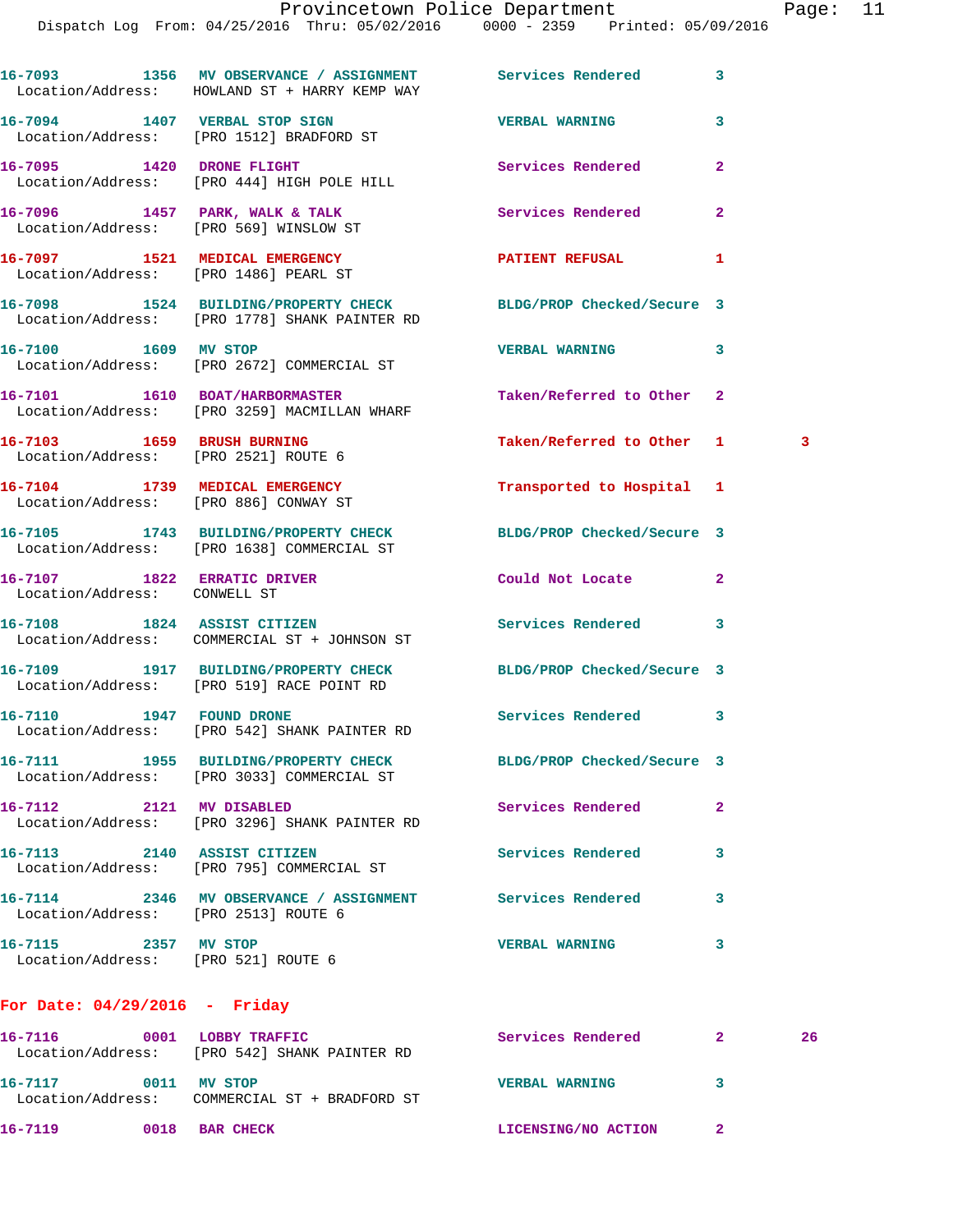|                                                     | Provincetown Police Department                                                                                   |                            |                |
|-----------------------------------------------------|------------------------------------------------------------------------------------------------------------------|----------------------------|----------------|
|                                                     | Dispatch Log From: 04/25/2016 Thru: 05/02/2016 0000 - 2359 Printed: 05/09/2016                                   |                            |                |
|                                                     | Location/Address: [PRO 3443] COMMERCIAL ST                                                                       |                            |                |
|                                                     | 16-7120 0022 BUILDING/PROPERTY CHECK BLDG/PROP Checked/Secure 3<br>Location/Address: [PRO 444] HIGH POLE HILL    |                            |                |
|                                                     | 16-7121 0027 BUILDING/PROPERTY CHECK BLDG/PROP Checked/Secure 3<br>Location/Address: [PRO 1638] COMMERCIAL ST    |                            |                |
| 16-7122 0030 MV STOP                                | Location/Address: BRADFORD ST + ALLERTON ST                                                                      | <b>VERBAL WARNING</b>      | 3              |
|                                                     | 16-7123 0038 BUILDING/PROPERTY CHECK BLDG/PROP Checked/Secure 3<br>Location/Address: [PRO 3033] COMMERCIAL ST    |                            |                |
|                                                     | 16-7124 0040 MV OBSERVANCE / ASSIGNMENT Services Rendered<br>Location/Address: BRADFORD ST + HOWLAND ST          |                            | 3              |
|                                                     | 16-7125 0048 BUILDING/PROPERTY CHECK<br>Location/Address: [PRO 440] HARRY KEMP WAY                               | BLDG/PROP Checked/Secure 3 |                |
|                                                     | 16-7126 0054 SUSPICIOUS ACTIVITY<br>Location/Address: [PRO 2261] COMMERCIAL ST                                   | No Action Required         | $\overline{2}$ |
|                                                     | 16-7127  0104 MV OBSERVANCE / ASSIGNMENT Services Rendered<br>Location/Address: [PRO 606] CONWELL ST             |                            | 3              |
| 16-7128 0117 MV STOP<br>Refer To Field Int: 16-4-FI | Location/Address: BRADFORD ST + MONTELLO ST                                                                      | <b>VERBAL WARNING</b>      | 3              |
|                                                     | 16-7129 0143 MV OBSERVANCE / ASSIGNMENT Services Rendered<br>Location/Address: BRADFORD ST + HOWLAND ST          |                            | 3              |
|                                                     | 16-7130 0148 BUILDING/PROPERTY CHECK Services Rendered<br>Location/Address: [PRO 564] BAYBERRY AVE               |                            | 3              |
| 16-7131 0157 MV STOP                                | Location/Address: ROUTE 6 + SNAIL RD                                                                             | Citation/Warning Issued    | 3              |
|                                                     | 16-7132 0256 BUILDING/PROPERTY CHECK<br>Location/Address: [PRO 545] SHANK PAINTER RD                             | BLDG/PROP Checked/Secure 3 |                |
|                                                     | 16-7133 0459 BUILDING/PROPERTY CHECK<br>Location/Address: [PRO 447] JEROME SMITH RD                              | BLDG/PROP Checked/Secure 3 |                |
|                                                     | 16-7134 0504 BUILDING/PROPERTY CHECK BLDG/PROP Checked/Secure 3<br>Location/Address: [PRO 16] BRADFORD ST        |                            |                |
|                                                     | 16-7135 0508 MV OBSERVANCE / ASSIGNMENT Services Rendered<br>Location/Address: ROUTE 6 + HOWLAND ST              |                            | 3              |
|                                                     | 16-7136  0515 MV OBSERVANCE / ASSIGNMENT Services Rendered<br>Location/Address: RACE POINT RD + SEASHORE PARK DR |                            | 3              |
| 16-7137 0524 MV STOP                                | Location/Address: [PRO 517] RACE POINT RD                                                                        | <b>VERBAL WARNING</b>      | 3              |
|                                                     | 16-7138 0804 SERVICE CALL/SCHOOL 5ervices Rendered<br>Location/Address: [PRO 569] WINSLOW ST                     |                            | 3              |
|                                                     | 16-7139 0810 MV OBSERVANCE / ASSIGNMENT Services Rendered<br>Location/Address: ROUTE 6 + CONWELL ST              |                            | 3              |
| 16-7140 0819 MV STOP                                | Location/Address: [PRO 3007] HARRY KEMP WAY<br>Refer To Arrest: 16-72-AR                                         | Arrest(s) Made             | 3              |
|                                                     | 16-7141 1058 SERVICE CALL/COURT<br>Location/Address: [PRO 542] SHANK PAINTER RD<br>Refer To Arrest: 16-72-AR     | <b>Services Rendered</b>   | 3              |

Page:  $12$ <br>  $216$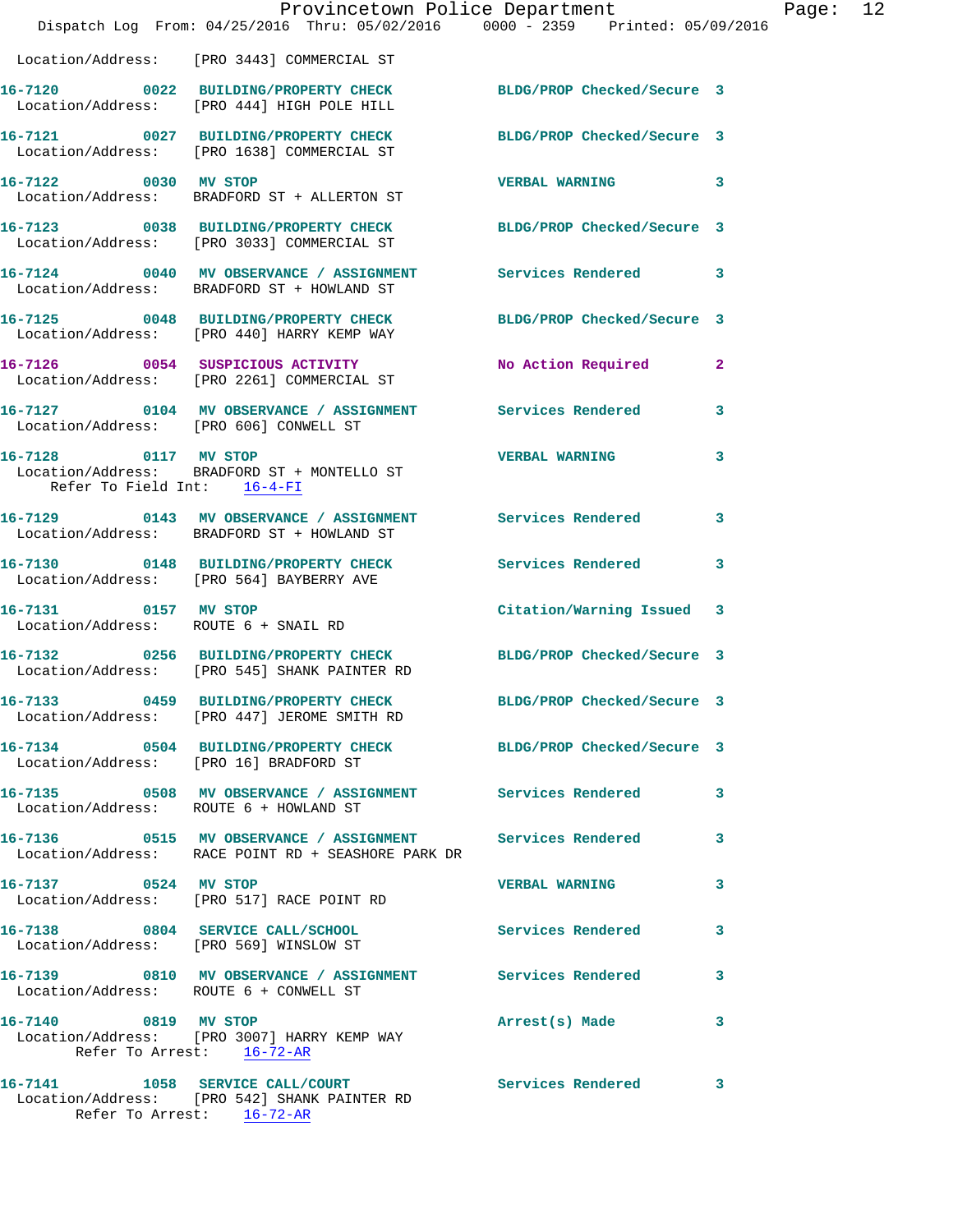|                                                                   | Provincetown Police Department                                                                                |                            |                |
|-------------------------------------------------------------------|---------------------------------------------------------------------------------------------------------------|----------------------------|----------------|
|                                                                   | Dispatch Log From: 04/25/2016 Thru: 05/02/2016 0000 - 2359 Printed: 05/09/2016                                |                            |                |
|                                                                   | 16-7142 1100 PARK, WALK & TALK<br>Location/Address: [PRO 285] COMMERCIAL ST                                   | Services Rendered          | $\mathbf{2}$   |
| Location/Address: [PRO 2521] ROUTE 6                              | 16-7143 1150 ASSIST AGENCY / MUTUAL AID Services Rendered                                                     |                            | 3              |
|                                                                   | 16-7144 1215 ASSIST AGENCY / WATER DEPT Taken/Referred to Other<br>Location/Address: [PRO 2770] MASONIC PL    |                            | 3              |
|                                                                   | 16-7145 1249 BUILDING/PROPERTY CHECK<br>Location/Address: [PRO 3033] COMMERCIAL ST                            | BLDG/PROP Checked/Secure 3 |                |
|                                                                   | 16-7146 1323 MEDICAL EMERGENCY/D.O.T.<br>Location/Address: [PRO 440] HARRY KEMP WAY                           | Transported to Hospital 1  |                |
|                                                                   | 16-7148 1354 LOST IPHONE 5S<br>Location/Address: [PRO 2187] BRADFORD ST                                       | <b>Services Rendered</b>   | 3              |
|                                                                   | 16-7149 1418 PARK, WALK & TALK<br>Location/Address: [PRO 182] COMMERCIAL ST                                   | Services Rendered          | $\overline{a}$ |
|                                                                   | 16-7151 1456 PARK, WALK & TALK<br>Location/Address: [PRO 569] WINSLOW ST                                      | <b>Services Rendered</b>   | 2              |
|                                                                   | 16-7152 1504 PARK, WALK & TALK<br>Location/Address: [PRO 105] COMMERCIAL ST                                   | Services Rendered          | $\mathbf{2}$   |
| Location/Address: ROUTE 6 + SNAIL RD                              | 16-7153 1521 MV OBSERVANCE / ASSIGNMENT Services Rendered                                                     |                            | 3              |
| 16-7154 1534 VERBAL SPEED<br>Location/Address: [PRO 2513] ROUTE 6 |                                                                                                               | <b>VERBAL WARNING</b>      | 3              |
|                                                                   | 16-7155 1534 ALARM - FIRE<br>Location/Address: [PRO 1899] CREEK HILL RD                                       | <b>False Alarm</b>         | 1              |
| 16-7156 1638 ASSIST CITIZEN                                       | Location/Address: [PRO 2539] RYDER ST EXT                                                                     | <b>Services Rendered</b>   | 3              |
|                                                                   | 16-7157 1651 VERBAL STOP SIGN<br>Location/Address: DAGGETT LN + BRADFORD ST                                   | <b>VERBAL WARNING</b>      | 3              |
|                                                                   | 16-7158 1709 BUILDING/PROPERTY CHECK<br>Location/Address: [PRO 2977] COMMERCIAL ST                            | BLDG/PROP Checked/Secure 3 |                |
| Location/Address: [PRO 16] BRADFORD ST                            | 16-7160 1808 BUILDING/PROPERTY CHECK                                                                          | BLDG/PROP Checked/Secure 3 |                |
|                                                                   | 16-7161 1842 BUILDING/PROPERTY CHECK<br>Location/Address: [PRO 182] COMMERCIAL ST                             | BLDG/PROP Checked/Secure 3 |                |
| Location/Address: [PRO 96] CONWELL ST                             | 16-7162 1922 SUSPICIOUS ACTIVITY                                                                              | <b>SPOKEN TO</b>           | 2              |
|                                                                   | 16-7163 1933 BUILDING/PROPERTY CHECK BLDG/PROP Checked/Secure 3<br>Location/Address: [PRO 444] HIGH POLE HILL |                            |                |
|                                                                   | 16-7164 2003 BUILDING/PROPERTY CHECK<br>Location/Address: [PRO 433] RYDER ST EXT                              | BLDG/PROP Checked/Secure 3 |                |
| Location/Address: [PRO 512] PRINCE ST                             | 16-7165 2034 BUILDING/PROPERTY CHECK                                                                          | BLDG/PROP Checked/Secure 3 |                |
|                                                                   | 16-7166 2044 BUILDING/PROPERTY CHECK<br>Location/Address: [PRO 3033] COMMERCIAL ST                            | BLDG/PROP Checked/Secure 3 |                |
| Location/Address: [PRO 3440] ROUTE 6                              |                                                                                                               |                            | 3              |
| 16-7168 2128 BAR CHECK                                            |                                                                                                               | <b>Services Rendered</b>   | $\mathbf{2}$   |

Location/Address: [PRO 484] MASONIC PL

Page: 13<br>16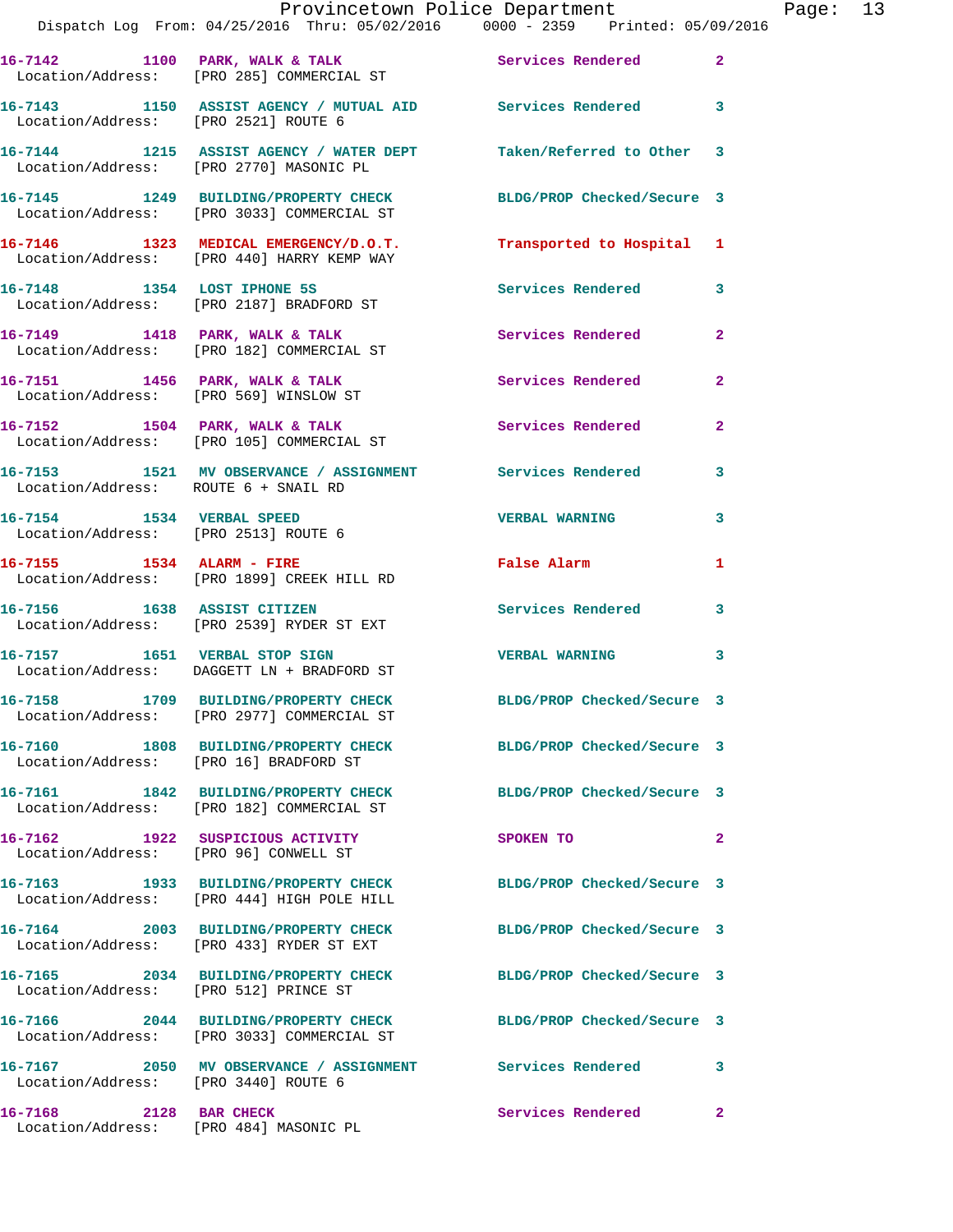| For Date: $04/30/2016$ - | Saturday                                                                        |                            |   |
|--------------------------|---------------------------------------------------------------------------------|----------------------------|---|
| 2359<br>16-7173          | BUILDING/PROPERTY CHECK<br>Location/Address: [PRO 3256] COMMERCIAL ST           | BLDG/PROP Checked/Secure 3 |   |
| 16-7172<br>2359          | <b>BUILDING/PROPERTY CHECK</b><br>Location/Address: [PRO 1646] WINSLOW ST       | BLDG/PROP Checked/Secure 3 |   |
| 2358<br>16-7171          | BUILDING/PROPERTY CHECK<br>Location/Address: [PRO 75] CAPTAIN BERTIES WAY       | Services Rendered          | 3 |
| 2348<br>16-7170          | <b>BUILDING/PROPERTY CHECK</b><br>Location/Address: [PRO 1778] SHANK PAINTER RD | BLDG/PROP Checked/Secure 3 |   |
| 16-7169<br>2310          | PARKING / GENERAL<br>Location/Address: [PRO 1334] COMMERCIAL ST                 | SPOKEN TO                  | 3 |

|                                                    | 16-7174 0004 MV OBSERVANCE / ASSIGNMENT Services Rendered<br>Location/Address: HOWLAND ST + BRADFORD ST         |                            | $\mathbf{3}$   |    |
|----------------------------------------------------|-----------------------------------------------------------------------------------------------------------------|----------------------------|----------------|----|
| 16-7175 0005 LOBBY TRAFFIC                         | Location/Address: [PRO 542] SHANK PAINTER RD                                                                    | Services Rendered 2        |                | 30 |
| Location/Address: ROUTE 6 + SNAIL RD               | 16-7176 0014 MV OBSERVANCE / ASSIGNMENT Services Rendered                                                       |                            | 3              |    |
|                                                    | 16-7177 0034 BUILDING/PROPERTY CHECK<br>Location/Address: [PRO 3259] MACMILLAN WHARF                            | BLDG/PROP Checked/Secure 3 |                |    |
|                                                    | 16-7179 0045 BUILDING/PROPERTY CHECK<br>Location/Address: [PRO 444] HIGH POLE HILL                              | BLDG/PROP Checked/Secure 3 |                |    |
|                                                    | 16-7178 0046 BUILDING/PROPERTY CHECK<br>Location/Address: [PRO 2543] MACMILLAN WHARF                            | BLDG/PROP Checked/Secure 3 |                |    |
|                                                    | 16-7180 0052 BUILDING/PROPERTY CHECK BLDG/PROP Checked/Secure 3<br>Location/Address: [PRO 447] JEROME SMITH RD  |                            |                |    |
| 16-7181 0104 MV STOP<br>Location/Address: RYDER ST |                                                                                                                 | <b>VERBAL WARNING</b>      | 3              |    |
| Location/Address: COMMERCIAL ST                    | 16-7182 0108 PARK, WALK & TALK                                                                                  | Services Rendered          | $\overline{2}$ |    |
|                                                    |                                                                                                                 |                            | 3              |    |
|                                                    | 16-7184 0130 BUILDING/PROPERTY CHECK<br>Location/Address: [PRO 1638] COMMERCIAL ST                              | BLDG/PROP Checked/Secure 3 |                |    |
| Location/Address: [PRO 2521] ROUTE 6               | 16-7185 0138 MV OBSERVANCE / ASSIGNMENT Services Rendered 3                                                     |                            |                |    |
|                                                    | 16-7186 0158 BUILDING/PROPERTY CHECK<br>Location/Address: [PRO 1989] COMMERCIAL ST                              | BLDG/PROP Checked/Secure 3 |                |    |
|                                                    | 16-7187 0219 BUILDING/PROPERTY CHECK BLDG/PROP Checked/Secure 3<br>Location/Address: [PRO 530] SHANK PAINTER RD |                            |                |    |
| Location/Address: COMMERCIAL ST                    | 16-7188 0228 BUILDING/PROPERTY CHECK                                                                            | BLD/PROP CHECKED UNSECUR 3 |                |    |
|                                                    | 16-7189 0251 BUILDING/PROPERTY CHECK Services Rendered 3<br>Location/Address: [PRO 2483] COMMERCIAL ST          |                            |                |    |
|                                                    | 16-7190 0351 BUILDING/PROPERTY CHECK                                                                            | Services Rendered          | 3              |    |

**16-7191 0459 MV OBSERVANCE / ASSIGNMENT Services Rendered 3** 

Location/Address: [PRO 2898] JEROME SMITH RD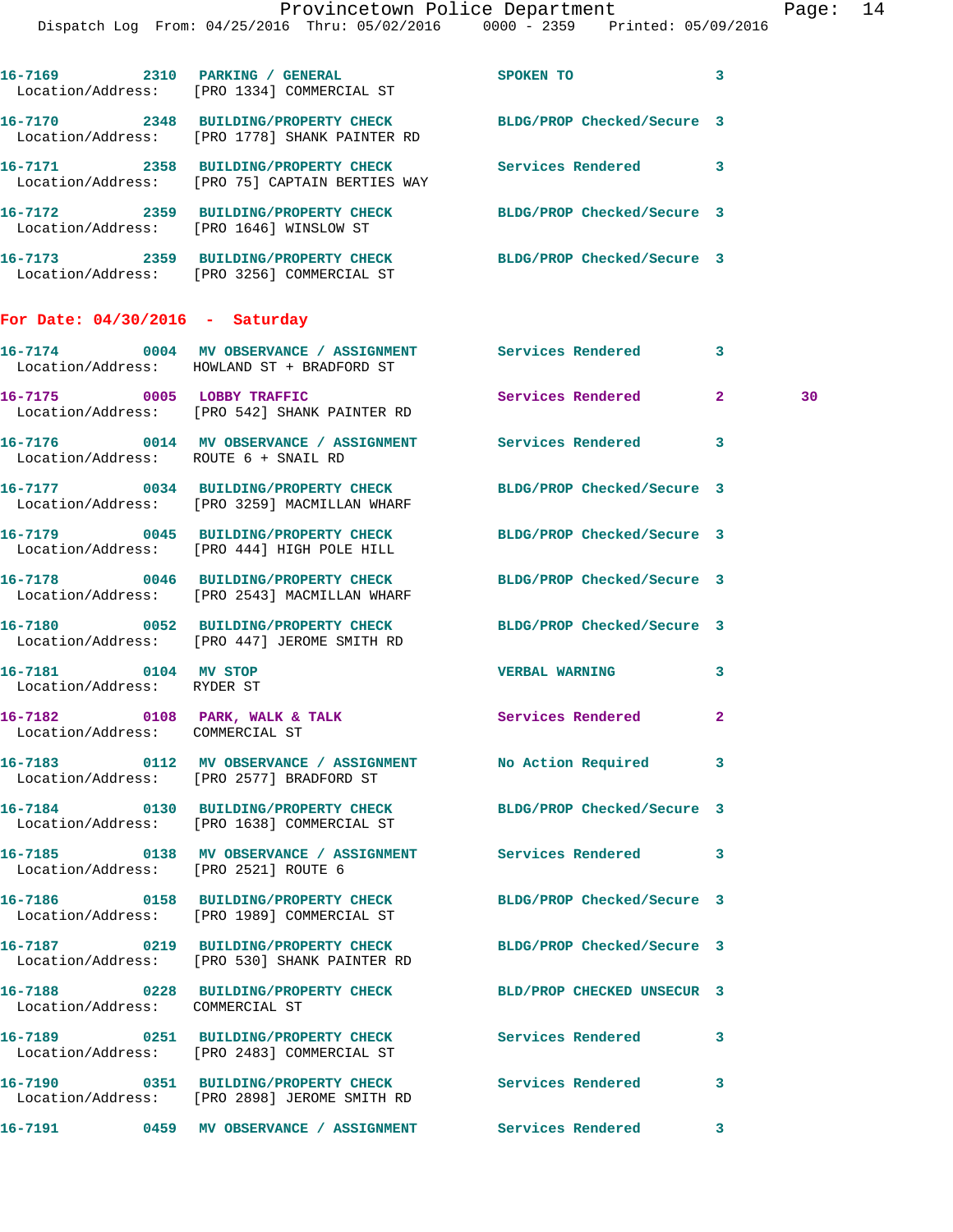|                                               | Dispatch Log From: 04/25/2016 Thru: 05/02/2016 0000 - 2359 Printed: 05/09/2016                                       | Provincetown Police Department |              | Page: 15 |  |
|-----------------------------------------------|----------------------------------------------------------------------------------------------------------------------|--------------------------------|--------------|----------|--|
| Location/Address: [PRO 2519] ROUTE 6          |                                                                                                                      |                                |              |          |  |
|                                               | 16-7192 0519 MV OBSERVANCE / ASSIGNMENT Services Rendered 3<br>Location/Address: HOWLAND ST + HARRY KEMP WAY         |                                |              |          |  |
|                                               | 16-7193 0547 BUILDING/PROPERTY CHECK Services Rendered<br>Location/Address: [PRO 3259] MACMILLAN WHARF               |                                | 3            |          |  |
|                                               | 16-7194 0610 MV OBSERVANCE / ASSIGNMENT No Action Required 3<br>Location/Address: SHANK PAINTER RD + JEROME SMITH RD |                                |              |          |  |
| Location/Address: COMMERCIAL ST               | 16-7196 0815 ASSIST CITIZEN/POD                                                                                      | SPOKEN TO                      | 3            |          |  |
|                                               | 16-7195 0816 ASSIST CITIZEN<br>Location/Address: [PRO 3295] MAYFLOWER ST                                             | Services Rendered 3            |              |          |  |
|                                               | 16-7197 0921 BUILDING/PROPERTY CHECK BLDG/PROP Checked/Secure 3<br>Location/Address: [PRO 488] MAYFLOWER ST          |                                |              |          |  |
| 16-7200 1038 MV STOP                          | Location/Address: [PRO 2513] ROUTE 6                                                                                 | <b>VERBAL WARNING 3</b>        |              |          |  |
|                                               | 16-7202 1055 MV OBSERVANCE / ASSIGNMENT Services Rendered 3<br>Location/Address: [PRO 3430] COMMERCIAL ST            |                                |              |          |  |
|                                               | 16-7203 1121 BUILDING/PROPERTY CHECK Services Rendered<br>Location/Address: [PRO 2483] COMMERCIAL ST                 |                                | 3            |          |  |
|                                               | 16-7204 1130 ASSIST CITIZEN/FINGERPRINTING Services Rendered 3<br>Location/Address: [PRO 3045] BRADFORD ST EXT       |                                |              |          |  |
| Location/Address: CONWELL ST                  | 16-7206 1231 MEDICAL EMERGENCY/HIT HEAD PATIENT REFUSAL                                                              |                                | $\mathbf{1}$ |          |  |
|                                               | 16-7207 1422 MV COMPLAINT<br>Location/Address: [PRO 1182] COMMERCIAL ST                                              | Services Rendered 2            |              |          |  |
|                                               | 16-7208 1424 MEDICAL EMERGENCY/FALL Services Rendered<br>Location/Address: [PRO 3292] COMMERCIAL ST                  |                                | $\mathbf{1}$ |          |  |
| 16-7209 1436 MV ACCIDENT<br>Location/Address: | CONWELL ST + OFF CONWELL ST                                                                                          | Services Rendered 1            |              |          |  |
|                                               | 16-7212 1529 SERVE SUMMONS<br>Location/Address: [PRO 406] CONANT ST                                                  | Could Not Locate 3             |              |          |  |
|                                               | 16-7213 1533 BUILDING/PROPERTY CHECK BLDG/PROP Checked/Secure 3<br>Location/Address: [PRO 3259] MACMILLAN WHARF      |                                |              |          |  |
| Location/Address: BRADFORD ST                 | 16-7214 1555 MV OBSERVANCE / ASSIGNMENT Services Rendered 3                                                          |                                |              |          |  |
|                                               | 16-7215 1604 PARK, WALK & TALK<br>Location/Address: [PRO 105] COMMERCIAL ST                                          | Services Rendered              | 2            |          |  |
|                                               | 16-7216 1628 MV OBSERVANCE / ASSIGNMENT Services Rendered<br>Location/Address: [PRO 525] COMMERCIAL ST               |                                | $\mathbf{3}$ |          |  |
|                                               | 16-7217 1648 BUILDING/PROPERTY CHECK BLDG/PROP Checked/Secure 3<br>Location/Address: [PRO 3033] COMMERCIAL ST        |                                |              |          |  |
|                                               | 16-7219 1708 BUILDING/PROPERTY CHECK BLDG/PROP Checked/Secure 3<br>Location/Address: [PRO 175] COMMERCIAL ST         |                                |              |          |  |
|                                               | 16-7220 1710 VERBAL STICKER<br>Location/Address: [PRO 1986] WINTHROP ST                                              | <b>VERBAL WARNING</b>          | 3            |          |  |
|                                               | 16-7221 1736 FOUND CELLPHONE/RETURNED<br>Location/Address: [PRO 2499] RACE POINT RD                                  | Services Rendered              | 3            |          |  |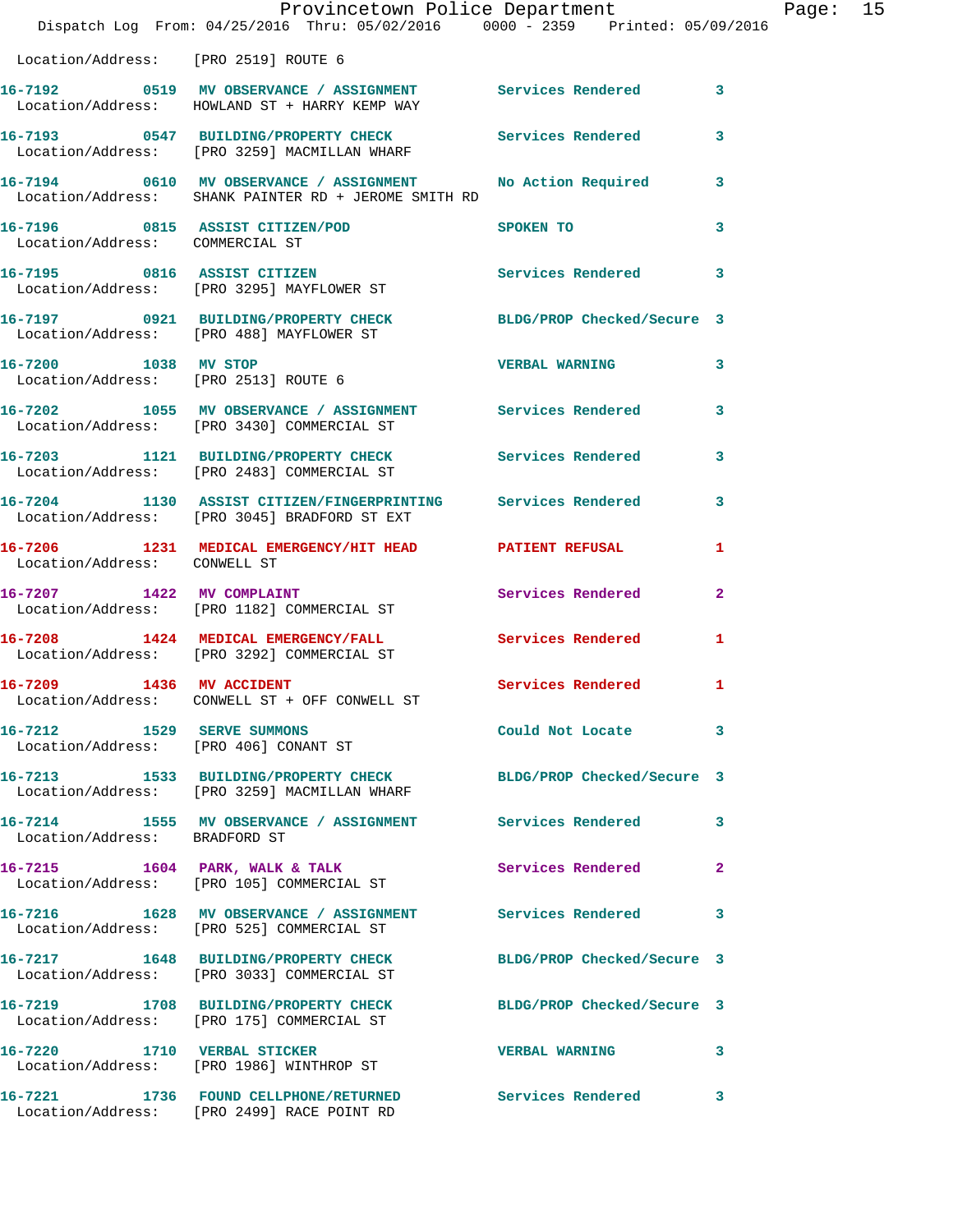|                                                 | 16-7222 1821 BUILDING/PROPERTY CHECK<br>Location/Address: [PRO 564] BAYBERRY AVE      | BLDG/PROP Checked/Secure 3 |                         |
|-------------------------------------------------|---------------------------------------------------------------------------------------|----------------------------|-------------------------|
|                                                 | 16-7223 1840 MV OBSERVANCE / ASSIGNMENT<br>Location/Address: [PRO 58] BRADFORD ST     | Services Rendered          | $\overline{\mathbf{3}}$ |
|                                                 | 16-7224 1904 BUILDING/PROPERTY CHECK<br>Location/Address: [PRO 2977] COMMERCIAL ST    | BLDG/PROP Checked/Secure 3 |                         |
| 16-7225 1930 ASSIST CITIZEN                     | Location/Address: [PRO 526] RYDER ST EXT                                              | Services Rendered 3        |                         |
| 16-7226                                         | 1934 BUILDING/PROPERTY CHECK<br>Location/Address: [PRO 2898] JEROME SMITH RD          | BLDG/PROP Checked/Secure 3 |                         |
| 16-7227                                         | 1934 PARKED MV COMPLAINT<br>Location/Address: [PRO 768] BRADFORD ST                   | Services Rendered          | $\sim$ 2                |
| 16-7228                                         | 2010 BUILDING/PROPERTY CHECK<br>Location/Address: [PRO 433] RYDER ST EXT              | BLDG/PROP Checked/Secure 3 |                         |
|                                                 | 16-7229 2050 BUILDING/PROPERTY CHECK<br>Location/Address: [PRO 2481] TREMONT ST       | BLDG/PROP Checked/Secure 3 |                         |
|                                                 | 16-7230 2157 BUILDING/PROPERTY CHECK<br>Location/Address: [PRO 444] HIGH POLE HILL    | BLDG/PROP Checked/Secure 3 |                         |
|                                                 | 16-7231 2200 BUILDING/PROPERTY CHECK<br>Location/Address: [PRO 488] MAYFLOWER ST      | BLDG/PROP Checked/Secure 3 |                         |
|                                                 | 16-7232 2206 BUILDING/PROPERTY CHECK<br>Location/Address: W VINE ST + BRADFORD ST EXT | BLDG/PROP Checked/Secure 3 |                         |
| Location/Address: [PRO 2513] ROUTE 6            | 16-7233 2214 MV OBSERVANCE / ASSIGNMENT Services Rendered                             |                            | 3                       |
| 16-7236<br>Location/Address: COMMERCIAL ST      | 2326 PARK, WALK & TALK                                                                | Services Rendered          | $\mathbf{2}$            |
| 16-7235<br>Location/Address: [PRO 2521] ROUTE 6 | 2328 MV OBSERVANCE / ASSIGNMENT                                                       | <b>Services Rendered</b>   | $\overline{\mathbf{3}}$ |
|                                                 | 16-7237 2337 BUILDING/PROPERTY CHECK<br>Location/Address: [PRO 3609] COMMERCIAL ST    | BLDG/PROP Checked/Secure 3 |                         |
|                                                 | 16-7238 2342 BUILDING/PROPERTY CHECK<br>Location/Address: [PRO 3033] COMMERCIAL ST    | BLDG/PROP Checked/Secure 3 |                         |
| 16-7239 2344 BAR CHECK                          | Location/Address: [PRO 208] COMMERCIAL ST                                             | Services Rendered 2        |                         |
|                                                 |                                                                                       |                            |                         |

## **For Date: 05/01/2016 - Sunday**

| 16-7240 0000                                              | <b>BUILDING/PROPERTY CHECK</b><br>Location/Address: [PRO 2194] COMMERCIAL ST | BLDG/PROP Checked/Secure 3 |                |    |
|-----------------------------------------------------------|------------------------------------------------------------------------------|----------------------------|----------------|----|
| 16-7241<br>0002                                           | LOBBY TRAFFIC<br>Location/Address: [PRO 542] SHANK PAINTER RD                | Services Rendered          | $\mathbf{2}$   | 17 |
| 16-7242<br>0003<br>Location/Address: [PRO 484] MASONIC PL | <b>BAR CHECK</b>                                                             | Services Rendered          | $\overline{2}$ |    |
| 0012<br>16-7243                                           | BUILDING/PROPERTY CHECK<br>Location/Address: [PRO 3259] MACMILLAN WHARF      | Services Rendered          | 3              |    |
| 16-7245<br>Location/Address: [PRO 94] BRADFORD ST         | 0034 MEDICAL EMERGENCY<br>Refer To $P/C:$ 16-73-AR                           | <b>PATIENT REFUSAL</b>     |                |    |
| 16-7246<br>0131                                           | MV OBSERVANCE / ASSIGNMENT                                                   | Services Rendered          | 3              |    |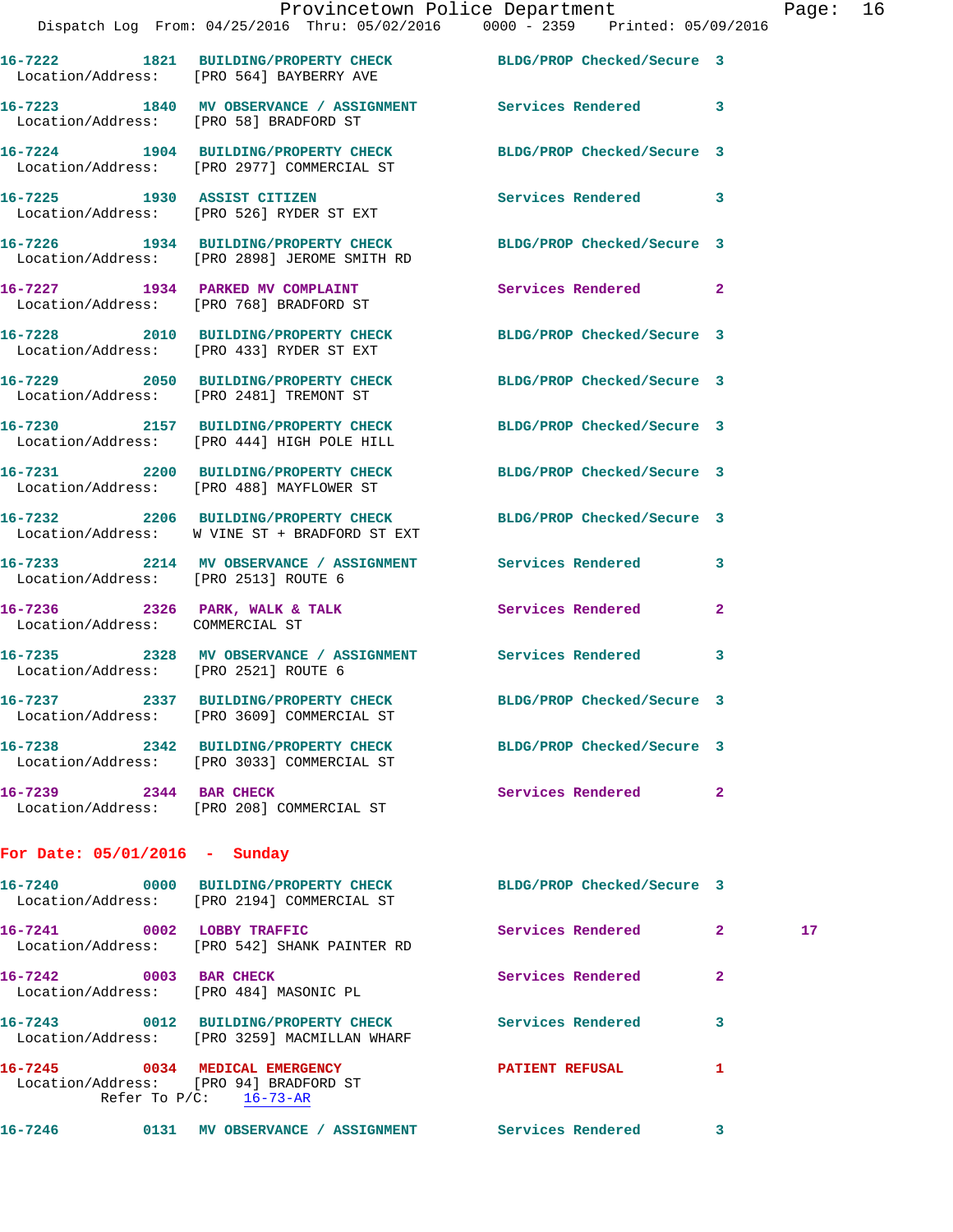|                                                                     | Provincetown Police Department<br>Dispatch Log From: 04/25/2016 Thru: 05/02/2016 0000 - 2359 Printed: 05/09/2016 |                            |                |
|---------------------------------------------------------------------|------------------------------------------------------------------------------------------------------------------|----------------------------|----------------|
| Location/Address: ROUTE 6 + SNAIL RD                                |                                                                                                                  |                            |                |
|                                                                     | 16-7247 0254 BUILDING/PROPERTY CHECK<br>Location/Address: [PRO 530] SHANK PAINTER RD                             | BLDG/PROP Checked/Secure 3 |                |
| 16-7248 0307 FOLLOW UP<br>Location/Address: [PRO 30] BRADFORD ST    |                                                                                                                  | No Action Required         | $\overline{2}$ |
| Location/Address: [PRO 2519] ROUTE 6                                | 16-7249 0519 MV OBSERVANCE / ASSIGNMENT Services Rendered                                                        |                            | 3              |
| Location/Address: [PRO 16] BRADFORD ST                              | 16-7251 0551 BUILDING/PROPERTY CHECK                                                                             | BLDG/PROP Checked/Secure 3 |                |
|                                                                     | 16-7250 0553 BUILDING/PROPERTY CHECK BLDG/PROP Checked/Secure 3<br>Location/Address: [PRO 447] JEROME SMITH RD   |                            |                |
|                                                                     | 16-7252 0600 BUILDING/PROPERTY CHECK<br>Location/Address: [PRO 2898] JEROME SMITH RD                             | <b>Services Rendered</b>   | 3              |
|                                                                     | 16-7253 0623 BUILDING/PROPERTY CHECK<br>Location/Address: [PRO 1778] SHANK PAINTER RD                            | BLDG/PROP Checked/Secure 3 |                |
|                                                                     | 16-7254 0731 TRAFFIC CONTROL<br>Location/Address: [PRO 3259] MACMILLAN WHARF                                     | Services Rendered          | 3              |
|                                                                     | 16-7255 0821 BUILDING/PROPERTY CHECK<br>Location/Address: [PRO 146] COMMERCIAL ST                                | <b>Services Rendered</b>   | 3              |
| 16-7256 0836 MV STOP                                                | Location/Address: [PRO 3430] COMMERCIAL ST                                                                       | <b>VERBAL WARNING</b>      | 3              |
| 16-7258 0935 MV STOP                                                | Location/Address: HARRY KEMP WAY + BREWSTER ST                                                                   | <b>VERBAL WARNING</b>      | 3              |
| 16-7259 0954 LOST KEYS                                              | Location/Address: [PRO 542] SHANK PAINTER RD                                                                     | Services Rendered          | 3              |
| 16-7260 1005 FOX SIGHTING                                           | Location/Address: [PRO 646] COMMERCIAL ST                                                                        | <b>Services Rendered</b>   | $\mathbf{2}$   |
| 16-7261 1006 SERVE SUMMONS<br>Location/Address: [PRO 406] CONANT ST |                                                                                                                  | Could Not Locate           | 3              |
|                                                                     | 16-7262 1016 PAY STATION OUT OF ORDER Services Rendered<br>Location/Address: [PRO 1892] SHANK PAINTER RD         |                            | 3              |
|                                                                     | 16-7263 1024 FOUND KEYS/RETURNED<br>Location/Address: [PRO 1892] SHANK PAINTER RD                                | <b>Services Rendered</b>   | 3              |
| 16-7265 1055 MV STOP<br>Location/Address: ROUTE 6 + SNAIL RD        |                                                                                                                  | <b>VERBAL WARNING</b>      | 3              |
| 16-7266 1104 MV STOP<br>Location/Address: ROUTE 6 + SNAIL RD        |                                                                                                                  | <b>VERBAL WARNING</b>      | 3              |
|                                                                     | 16-7267 1128 BUILDING/PROPERTY CHECK<br>Location/Address: [PRO 2206] COMMERCIAL ST                               | BLDG/PROP Checked/Secure 3 |                |
| 16-7268 1209 COMPLAINT                                              | Location/Address: [PRO 760] BRADFORD ST                                                                          | Services Rendered          | 3              |
| 16-7269 1254 MV STOP                                                | Location/Address: BRADFORD ST + ALLERTON ST                                                                      | <b>VERBAL WARNING</b>      | 3              |
|                                                                     | 16-7270 1329 BUILDING/PROPERTY CHECK<br>Location/Address: [PRO 3115] BAYBERRY AVE                                | BLDG/PROP Checked/Secure 3 |                |
|                                                                     | 16-7271 1539 BUILDING/PROPERTY CHECK<br>Location/Address: [PRO 3318] CEMETERY RD                                 | <b>Services Rendered</b>   | 3              |

Page: 17<br>6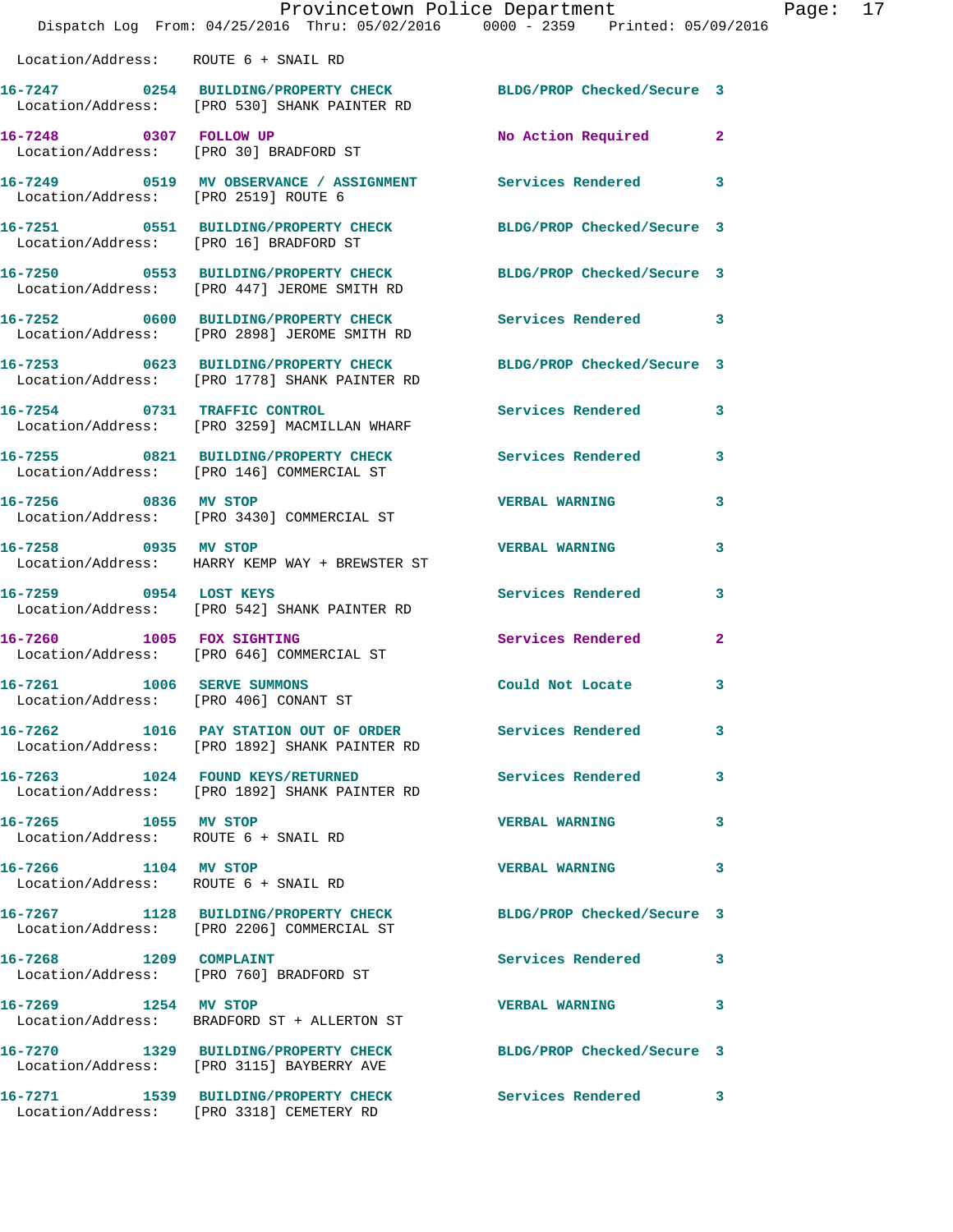|                                                   | Dispatch Log From: 04/25/2016 Thru: 05/02/2016 0000 - 2359 Printed: 05/09/2016                                      | Provincetown Police Department |    | Page: 18 |  |
|---------------------------------------------------|---------------------------------------------------------------------------------------------------------------------|--------------------------------|----|----------|--|
|                                                   |                                                                                                                     |                                |    |          |  |
|                                                   | 16-7272 1541 BUILDING/PROPERTY CHECK Services Rendered 3<br>Location/Address: [PRO 3317] CEMETERY RD                |                                |    |          |  |
|                                                   | 16-7273 1546 SICK/INJURED FOX Taken/Referred to Other 2<br>Location/Address: [PRO 1735] FISHBURN CT                 |                                |    |          |  |
|                                                   | 16-7274 1546 PARK, WALK & TALK 1999 Services Rendered<br>Location/Address: [PRO 539] SHANK PAINTER RD               |                                | -2 |          |  |
|                                                   | 16-7275 1638 MV OBSERVANCE / ASSIGNMENT Services Rendered 3<br>Location/Address: PROVINCELANDS RD + BRADFORD ST EXT |                                |    |          |  |
|                                                   | 16-7276 1654 BUILDING/PROPERTY CHECK<br>Location/Address: W VINE ST + BRADFORD ST EXT                               | BLDG/PROP Checked/Secure 3     |    |          |  |
|                                                   | 16-7277 1727 BUILDING/PROPERTY CHECK<br>Location/Address: [PRO 1778] SHANK PAINTER RD                               | BLDG/PROP Checked/Secure 3     |    |          |  |
|                                                   | 16-7278 1728 BUILDING/PROPERTY CHECK<br>Location/Address: [PRO 72] PROVINCELANDS RD                                 | BLDG/PROP Checked/Secure 3     |    |          |  |
|                                                   | 16-7279 1750 TRAFFIC CONTROL<br>Location/Address: BRADFORD ST + COOK ST                                             | Services Rendered              | 3  |          |  |
| 16-7280 1804 MV STOP                              | Location/Address: COMMERCIAL ST                                                                                     | <b>VERBAL WARNING</b>          | 3  |          |  |
| Location/Address: [PRO 2520] PRINCE ST            | 16-7281 1811 BUILDING/PROPERTY CHECK Services Rendered                                                              |                                | 3  |          |  |
|                                                   | 16-7282 1820 BUILDING/PROPERTY CHECK Services Rendered 3<br>Location/Address: [PRO 75] CAPTAIN BERTIES WAY          |                                |    |          |  |
|                                                   | 16-7283 1958 PARK, WALK & TALK 1988 Services Rendered<br>Location/Address: [PRO 204] COMMERCIAL ST                  |                                | -2 |          |  |
| Location/Address: [PRO 446] HOWLAND ST            | 16-7284 2009 BUILDING/PROPERTY CHECK BLDG/PROP Checked/Secure 3                                                     |                                |    |          |  |
|                                                   | 16-7285 2013 BUILDING/PROPERTY CHECK BLDG/PROP Checked/Secure 3<br>Location/Address: [PRO 1645] HARRY KEMP WAY      |                                |    |          |  |
| 16-7286<br>Location/Address: [PRO 58] BRADFORD ST | 2019 MV OBSERVANCE / ASSIGNMENT                                                                                     | Services Rendered 3            |    |          |  |
|                                                   | 16-7287 2024 BUILDING/PROPERTY CHECK BLDG/PROP Checked/Secure 3<br>Location/Address: [PRO 3033] COMMERCIAL ST       |                                |    |          |  |
|                                                   | 16-7288 2148 BUILDING/PROPERTY CHECK<br>Location/Address: [PRO 2859] BRADFORD ST                                    | BLDG/PROP Checked/Secure 3     |    |          |  |
|                                                   | 16-7290 2224 LOBBY TRAFFIC<br>Location/Address: [PRO 542] SHANK PAINTER RD                                          | Services Rendered 3            |    | 30       |  |
| Location/Address: [PRO 413] CONWELL ST            | 16-7289 2226 BUILDING/PROPERTY CHECK                                                                                | BLDG/PROP Checked/Secure 3     |    |          |  |
|                                                   | 16-7291 2336 BUILDING/PROPERTY CHECK BLDG/PROP Checked/Secure 3<br>Location/Address: [PRO 3296] SHANK PAINTER RD    |                                |    |          |  |
|                                                   | 16-7292 2338 BUILDING/PROPERTY CHECK BLDG/PROP Checked/Secure 3<br>Location/Address: [PRO 1778] SHANK PAINTER RD    |                                |    |          |  |
|                                                   | 16-7293 2353 BUILDING/PROPERTY CHECK Services Rendered<br>Location/Address: [PRO 3259] MACMILLAN WHARF              |                                | 3  |          |  |
|                                                   |                                                                                                                     |                                |    |          |  |

## **For Date: 05/02/2016 - Monday**

| 16-7294           | 0013 MV OBSERVANCE / ASSIGNMENT | Services Rendered |  |
|-------------------|---------------------------------|-------------------|--|
| Location/Address: | FRO 25131 ROUTE 6               |                   |  |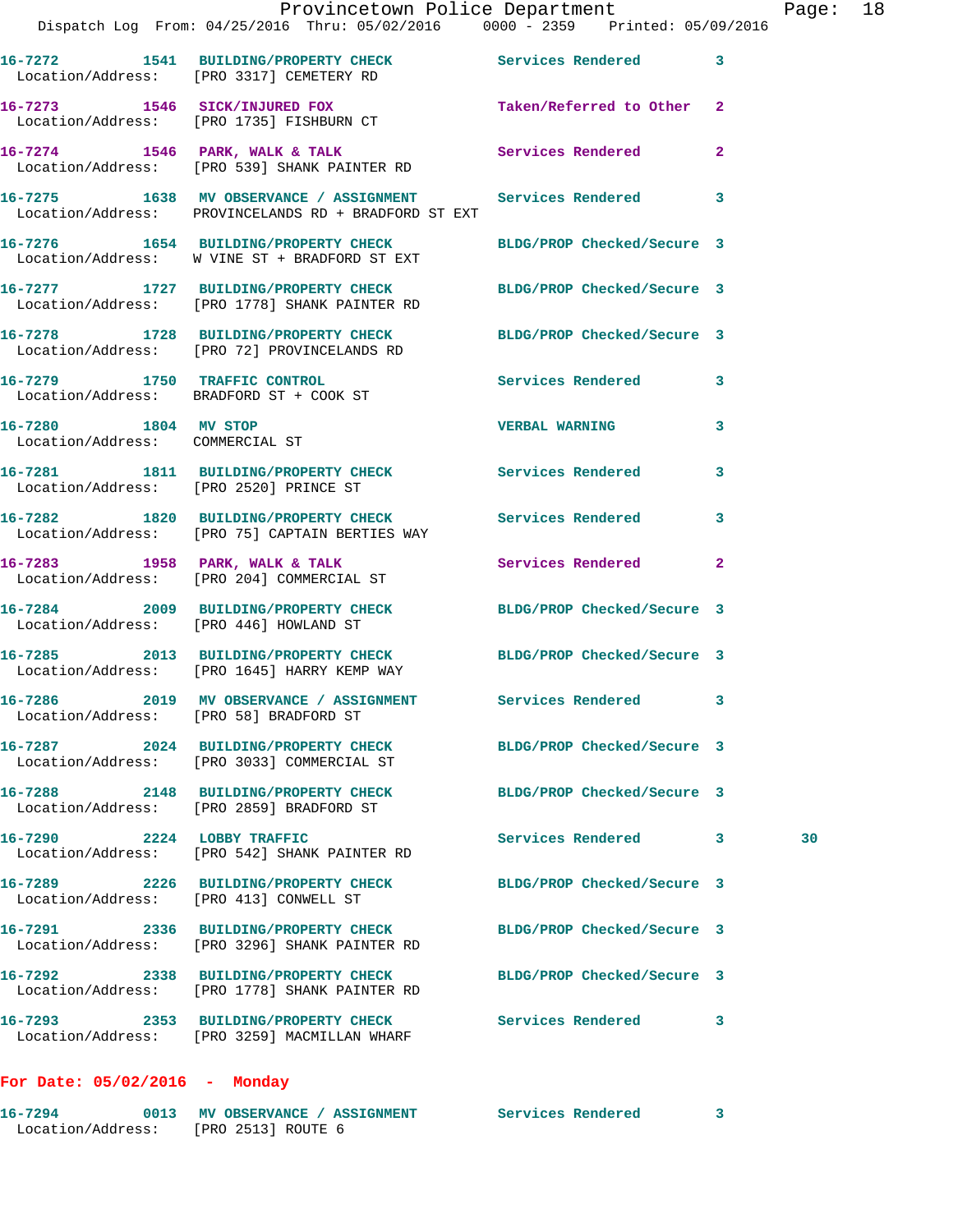|                                        | 16-7295 0019 BUILDING/PROPERTY CHECK<br>Location/Address: [PRO 1646] WINSLOW ST                            | BLDG/PROP Checked/Secure 3 |                         |
|----------------------------------------|------------------------------------------------------------------------------------------------------------|----------------------------|-------------------------|
|                                        | 16-7296 0049 BUILDING/PROPERTY CHECK<br>Location/Address: [PRO 2194] COMMERCIAL ST                         | BLDG/PROP Checked/Secure 3 |                         |
|                                        | 16-7297 0112 BUILDING/PROPERTY CHECK<br>Location/Address: [PRO 3136] RACE POINT RD                         | <b>Services Rendered</b> 3 |                         |
| Location/Address: [PRO 94] BRADFORD ST | 16-7298 0124 MV OBSERVANCE / ASSIGNMENT Services Rendered 3                                                |                            |                         |
|                                        | 16-7299 0127 BUILDING/PROPERTY CHECK<br>Location/Address: [PRO 447] JEROME SMITH RD                        | BLDG/PROP Checked/Secure 3 |                         |
|                                        | 16-7300 0135 MV OBSERVANCE / ASSIGNMENT No Action Required 3<br>Location/Address: HOWLAND ST + BRADFORD ST |                            |                         |
|                                        | 16-7301 0204 BUILDING/PROPERTY CHECK<br>Location/Address: [PRO 1638] COMMERCIAL ST                         | BLDG/PROP Checked/Secure 3 |                         |
|                                        | 16-7302 0224 BUILDING/PROPERTY CHECK<br>Location/Address: [PRO 444] HIGH POLE HILL                         | BLDG/PROP Checked/Secure 3 |                         |
|                                        | 16-7303 0236 BUILDING/PROPERTY CHECK<br>Location/Address: [PRO 2500] COMMERCIAL ST                         | Services Rendered 3        |                         |
|                                        | 16-7304 0258 BUILDING/PROPERTY CHECK<br>Location/Address: [PRO 1989] COMMERCIAL ST                         | BLDG/PROP Checked/Secure 3 |                         |
| Location/Address: [PRO 2519] ROUTE 6   | 16-7305 0517 MV OBSERVANCE / ASSIGNMENT Services Rendered                                                  |                            | 3                       |
| Location/Address: [PRO 3440] ROUTE 6   | 16-7306 0729 MV OBSERVANCE / ASSIGNMENT Services Rendered                                                  |                            | 3                       |
|                                        | 16-7307 0754 SERVICE CALL<br>Location/Address: [PRO 1334] COMMERCIAL ST                                    | <b>Services Rendered</b>   | 3                       |
|                                        | 16-7308 0802 LARCENY /FORGERY/ FRAUD<br>Location/Address: [PRO 3449] CAPTAIN BERTIES WAY                   | SPOKEN TO                  | $\mathbf{2}$            |
| Location/Address: [PRO 569] WINSLOW ST | 16-7309 0811 SERVICE CALL/SCHOOL                                                                           | <b>SPOKEN TO</b>           | 3                       |
| Location/Address: [PRO 2521] ROUTE 6   | 16-7310 0857 ASSIST AGENCY / MUTUAL AID No Action Required                                                 |                            | 3 <sup>7</sup>          |
|                                        | 16-7311 0910 SERVICE CALL/COURT<br>Location/Address: [PRO 542] SHANK PAINTER RD                            | <b>Services Rendered</b>   | 3                       |
|                                        | 16-7312 0920 LARCENY /FORGERY/ FRAUD Services Rendered<br>Location/Address: [PRO 2191] MAYFLOWER AVE       |                            | $\mathbf{2}$            |
| Location/Address: NELSON AVE           | 16-7313 0920 BUILDING/PROPERTY CHECK                                                                       | Services Rendered          | 3                       |
|                                        | 16-7314 0929 BUILDING/PROPERTY CHECK<br>Location/Address: [PRO 2500] COMMERCIAL ST                         | Services Rendered          | 3                       |
|                                        | 16-7315 0933 BUILDING/PROPERTY CHECK<br>Location/Address: [PRO 2483] COMMERCIAL ST                         | <b>Services Rendered</b>   | 3                       |
|                                        | 16-7316 0938 BUILDING/PROPERTY CHECK<br>Location/Address: [PRO 2490] PROVINCELANDS RD                      | <b>Services Rendered</b>   | $\overline{\mathbf{3}}$ |
| Location/Address: SHANK PAINTER RD     | 16-7317 0956 MV OBSERVANCE / ASSIGNMENT Services Rendered                                                  |                            | $\mathbf{3}$            |
|                                        | 16-7318 1025 PARKING COMPLAINT / GENERAL Services Rendered 3                                               |                            |                         |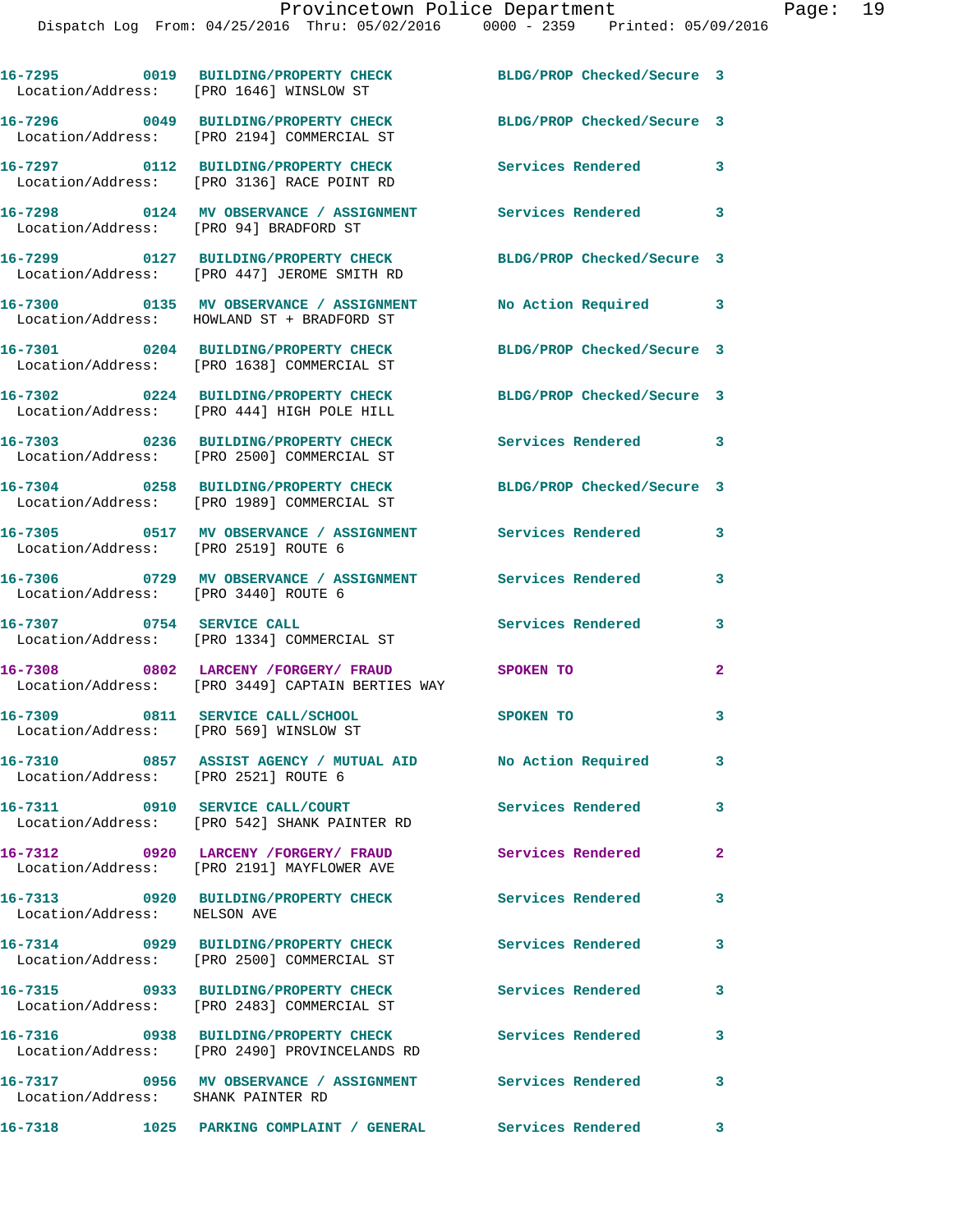|                                                                     | Provincetown Police Department<br>Dispatch Log From: 04/25/2016 Thru: 05/02/2016 0000 - 2359 Printed: 05/09/2016 |                            |              |
|---------------------------------------------------------------------|------------------------------------------------------------------------------------------------------------------|----------------------------|--------------|
|                                                                     | Location/Address: [PRO 542] SHANK PAINTER RD                                                                     |                            |              |
|                                                                     | 16-7319 1057 SERVICE CALL/SCHOOL<br>Location/Address: [PRO 569] WINSLOW ST                                       | Services Rendered 3        |              |
| 16-7320 1132 MV STOP                                                | Location: [PRO 3431] LOPES SQUARE                                                                                | <b>VERBAL WARNING</b>      | 3            |
|                                                                     | 16-7321 1227 SERVICE CALL/SCHOOL<br>Location/Address: [PRO 569] WINSLOW ST                                       | Services Rendered          | 3            |
|                                                                     | 16-7322 1307 MV HIT & RUN/MINOR<br>Location/Address: [PRO 3259] MACMILLAN WHARF                                  | <b>Services Rendered</b>   | $\mathbf{2}$ |
|                                                                     | 16-7323 1315 ALARM - FIRE<br>Location/Address: [PRO 204] COMMERCIAL ST                                           | False Alarm                | 1            |
| Location/Address: OLD COLONY WAY                                    | 16-7325 1404 SERVE RESTRAINING ORDER Could Not Locate                                                            |                            | $\mathbf{2}$ |
|                                                                     | 16-7326 1451 PARK, WALK & TALK<br>Location/Address: [PRO 569] WINSLOW ST                                         | Services Rendered          | $\mathbf{2}$ |
|                                                                     | 16-7328 1550 BUILDING/PROPERTY CHECK<br>Location/Address: [PRO 2489] BRADFORD ST                                 | Services Rendered          | 3            |
|                                                                     | 16-7327 1553 BUILDING/PROPERTY CHECK BLDG/PROP Checked/Secure 3<br>Location/Address: [PRO 2483] COMMERCIAL ST    |                            |              |
|                                                                     | 16-7329 1608 BUILDING/PROPERTY CHECK<br>Location/Address: [PRO 2490] PROVINCELANDS RD                            | <b>Services Rendered</b>   | 3            |
| Location/Address: [PRO 16] BRADFORD ST                              | 16-7331 1619 MV OBSERVANCE / ASSIGNMENT Services Rendered                                                        |                            | 3            |
|                                                                     | 16-7330 1623 MV OBSERVANCE / ASSIGNMENT Services Rendered<br>Location/Address: [PRO 525] COMMERCIAL ST           |                            | 3            |
| 16-7332 1637 LOST KEYS                                              | Location/Address: [PRO 542] SHANK PAINTER RD                                                                     | <b>Services Rendered</b>   | 3            |
| 16-7333 1652 MV VERSUS DEER<br>Location/Address: [PRO 2479] ROUTE 6 |                                                                                                                  | Services Rendered 1        |              |
|                                                                     | 16-7334 1706 PLAINTIFF PICKUP<br>Location/Address: [PRO 542] SHANK PAINTER RD                                    | Services Rendered          | $\mathbf{2}$ |
| 16-7335 1717 MV STOP<br>Location/Address: [PRO 2479] ROUTE 6        |                                                                                                                  | <b>VERBAL WARNING</b>      | 3            |
| 16-7336 1724 MV HIT & RUN                                           | Location/Address: [PRO 3296] SHANK PAINTER RD                                                                    | Services Rendered          | $\mathbf{2}$ |
|                                                                     | 16-7337 1814 BUILDING/PROPERTY CHECK<br>Location/Address: [PRO 2977] COMMERCIAL ST                               | Services Rendered          | 3            |
|                                                                     | 16-7338 1842 PARK, WALK & TALK<br>Location/Address: [PRO 3259] MACMILLAN WHARF                                   | Services Rendered          | $\mathbf{2}$ |
|                                                                     |                                                                                                                  | Services Rendered          | 3            |
|                                                                     | 16-7340 1925 BUILDING/PROPERTY CHECK<br>Location/Address: [PRO 3256] COMMERCIAL ST                               | BLDG/PROP Checked/Secure 3 |              |
| 16-7341 1928 FOLLOW UP                                              | Location/Address: [PRO 3296] SHANK PAINTER RD                                                                    | Services Rendered 2        |              |
|                                                                     | 16-7342 1944 BUILDING/PROPERTY CHECK<br>Location/Address: [PRO 519] RACE POINT RD                                | BLDG/PROP Checked/Secure 3 |              |

Page: 20